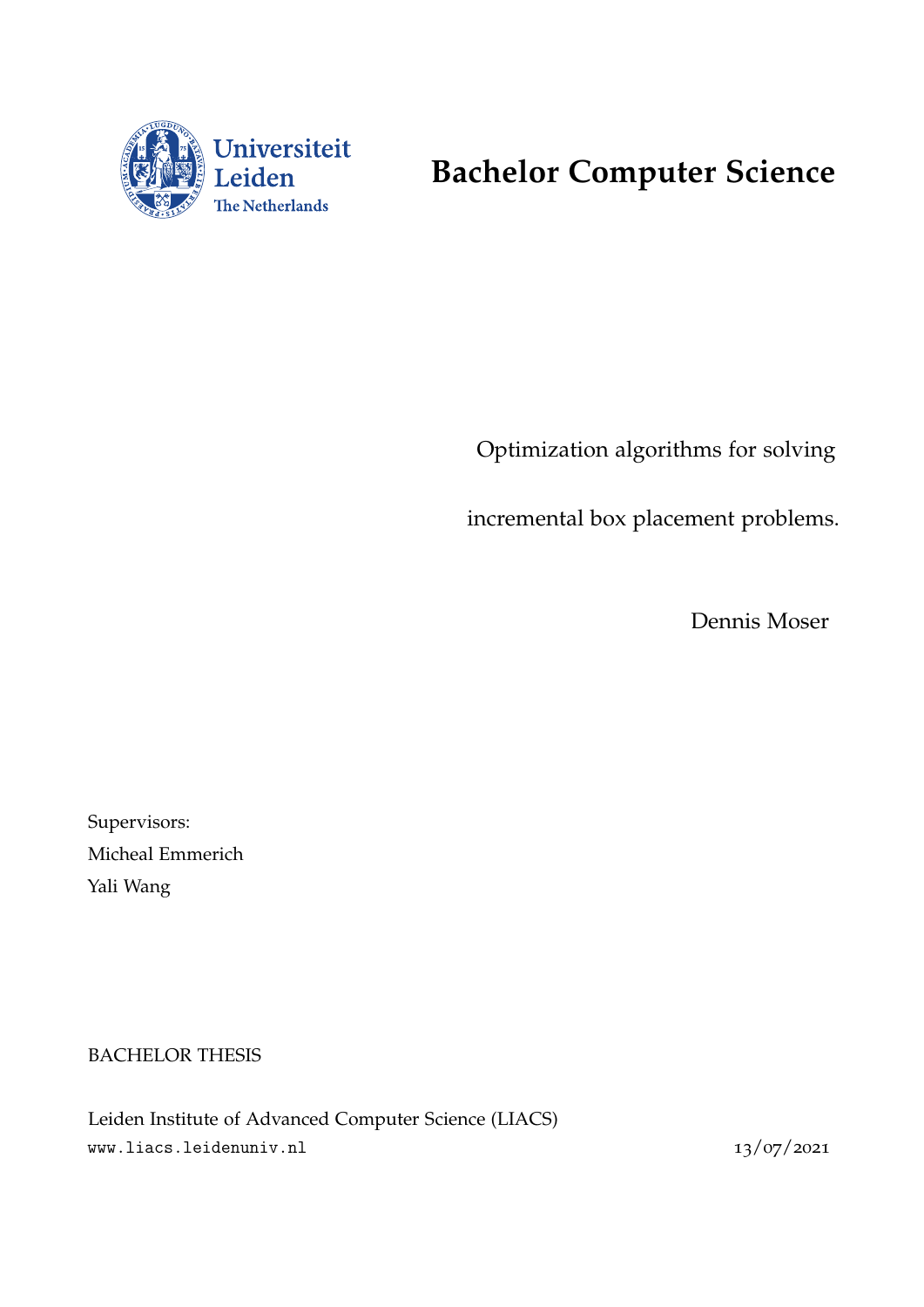### **Abstract**

In this paper the Incremental Box Placement (IBP) problem is defined, which is similar to an incremental version of the two-dimensional Bin Packing (2BP) problem. The primary goal of the thesis was to find the best algorithm for the IBP problem. To this end, common metaheuristics, Simulated Annealing and Particle Swarm Optimization, were implemented, a tailor-made algorithm was designed and created and a web dashboard application with testing and visualization features was built. All the algorithms were also specifically tuned for the IBP problem. It was concluded that Simulated Annealing performed the best in both the score and time metrics, notwithstanding some incidental unintended behavior by the algorithm. This behavior can be ascribed to the design of the performance metrics, which influences algorithm behavior. The custom-made algorithm called Adaptive Structure Optimization used targeting and propagation to improve on the base (1 + 1) algorithm, but did not manage to best Simulated Annealing in the defined performance metrics.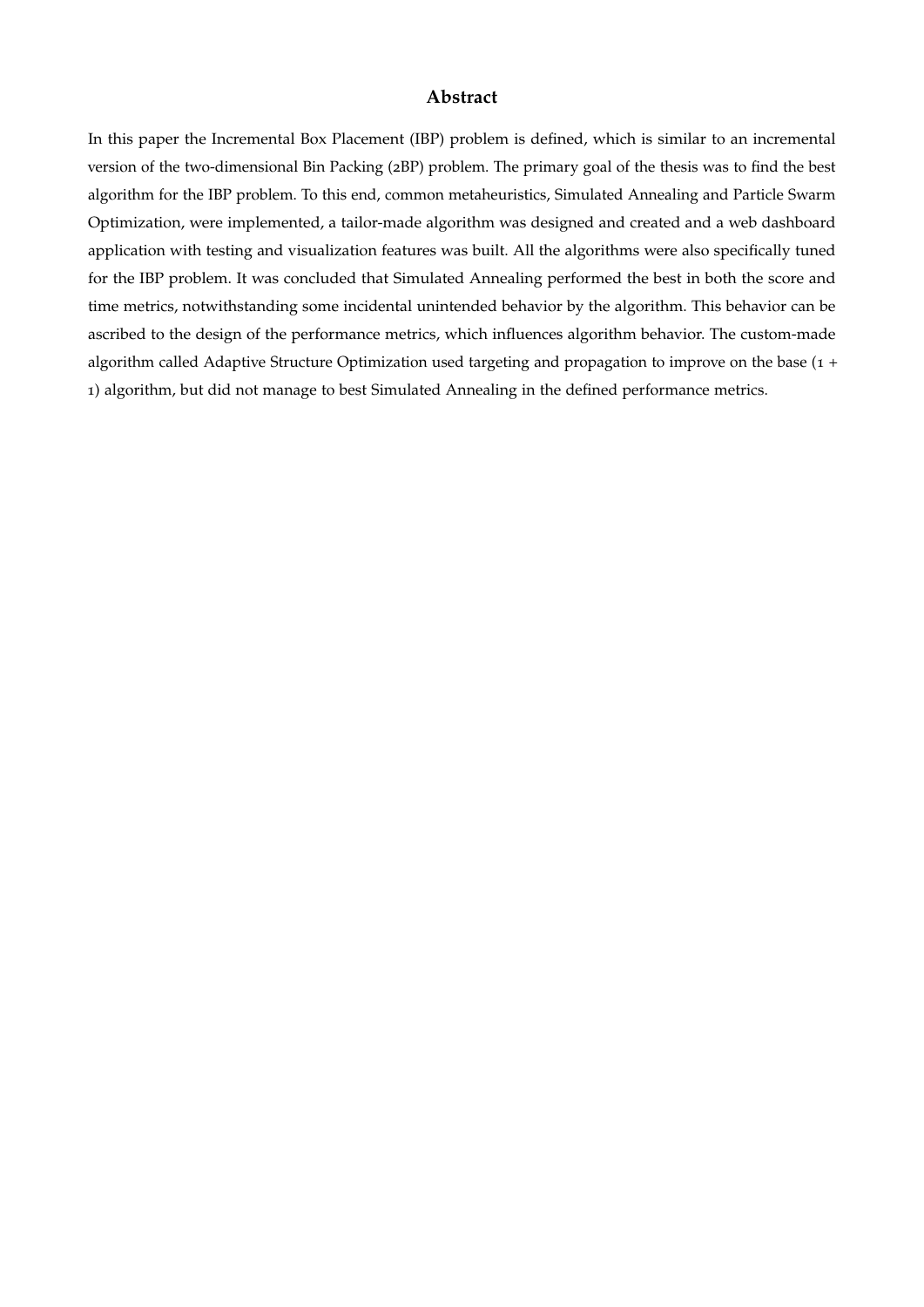# **Contents**

| $\mathbf{I}$   |                | Introduction                                                     | 1              |  |  |  |  |  |  |
|----------------|----------------|------------------------------------------------------------------|----------------|--|--|--|--|--|--|
|                | 1.1            |                                                                  | 1              |  |  |  |  |  |  |
|                | 1.2            |                                                                  |                |  |  |  |  |  |  |
|                | 1.3            |                                                                  | 3              |  |  |  |  |  |  |
| $\overline{2}$ |                | <b>Methods</b>                                                   | $\overline{4}$ |  |  |  |  |  |  |
|                | 2.1            |                                                                  | $\overline{4}$ |  |  |  |  |  |  |
|                | 2.2            |                                                                  | $\overline{4}$ |  |  |  |  |  |  |
|                |                | 2.2.1                                                            | $\overline{4}$ |  |  |  |  |  |  |
|                |                | 2.2.2                                                            | 5              |  |  |  |  |  |  |
|                |                | 2.2.3                                                            | 6              |  |  |  |  |  |  |
|                |                | 2.2.4                                                            | 7              |  |  |  |  |  |  |
|                |                | Adaptive Structure Optimization with Propagation (ASOP)<br>2.2.5 | 8              |  |  |  |  |  |  |
|                | 2.3            |                                                                  | 8              |  |  |  |  |  |  |
|                | 2.4            |                                                                  | 10             |  |  |  |  |  |  |
|                |                | 2.4.1                                                            | 10             |  |  |  |  |  |  |
|                |                | 2.4.2                                                            | 10             |  |  |  |  |  |  |
| 3              |                | <b>Experimental Setup</b>                                        | 11             |  |  |  |  |  |  |
|                | 3.1            |                                                                  | 11             |  |  |  |  |  |  |
|                | 3.2            |                                                                  | 11             |  |  |  |  |  |  |
|                | 3.3            |                                                                  | 13             |  |  |  |  |  |  |
|                | 3.4            |                                                                  | 14             |  |  |  |  |  |  |
|                |                | 3.4.1                                                            | 15             |  |  |  |  |  |  |
|                |                | 3.4.2                                                            | 16             |  |  |  |  |  |  |
|                |                | 3.4.3                                                            | 18             |  |  |  |  |  |  |
|                |                | 3.4.4                                                            | 18             |  |  |  |  |  |  |
| 4              | <b>Results</b> |                                                                  | 20             |  |  |  |  |  |  |
|                | 4.1            |                                                                  | 20             |  |  |  |  |  |  |
|                |                | 4.1.1                                                            | 20             |  |  |  |  |  |  |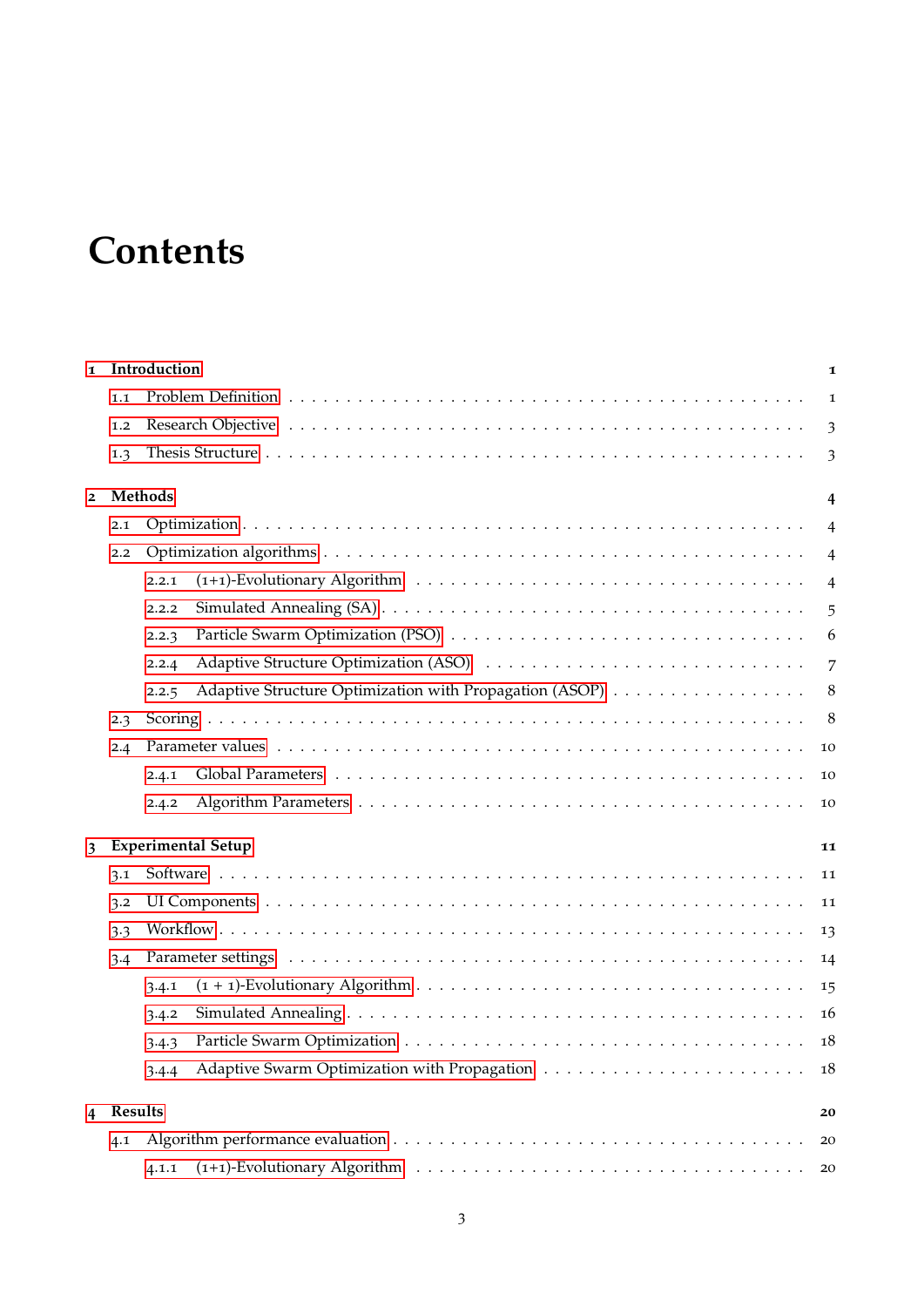| 4.1.2              |               |  |    |  |  |  |  |  |  |  |
|--------------------|---------------|--|----|--|--|--|--|--|--|--|
| 4.1.3              |               |  |    |  |  |  |  |  |  |  |
| 4.1.4              |               |  |    |  |  |  |  |  |  |  |
|                    | 4.1.5         |  |    |  |  |  |  |  |  |  |
|                    | 5 Conclusions |  | 29 |  |  |  |  |  |  |  |
|                    | 6 Appendix    |  | 30 |  |  |  |  |  |  |  |
|                    |               |  |    |  |  |  |  |  |  |  |
|                    |               |  |    |  |  |  |  |  |  |  |
|                    |               |  |    |  |  |  |  |  |  |  |
| Bibliography<br>35 |               |  |    |  |  |  |  |  |  |  |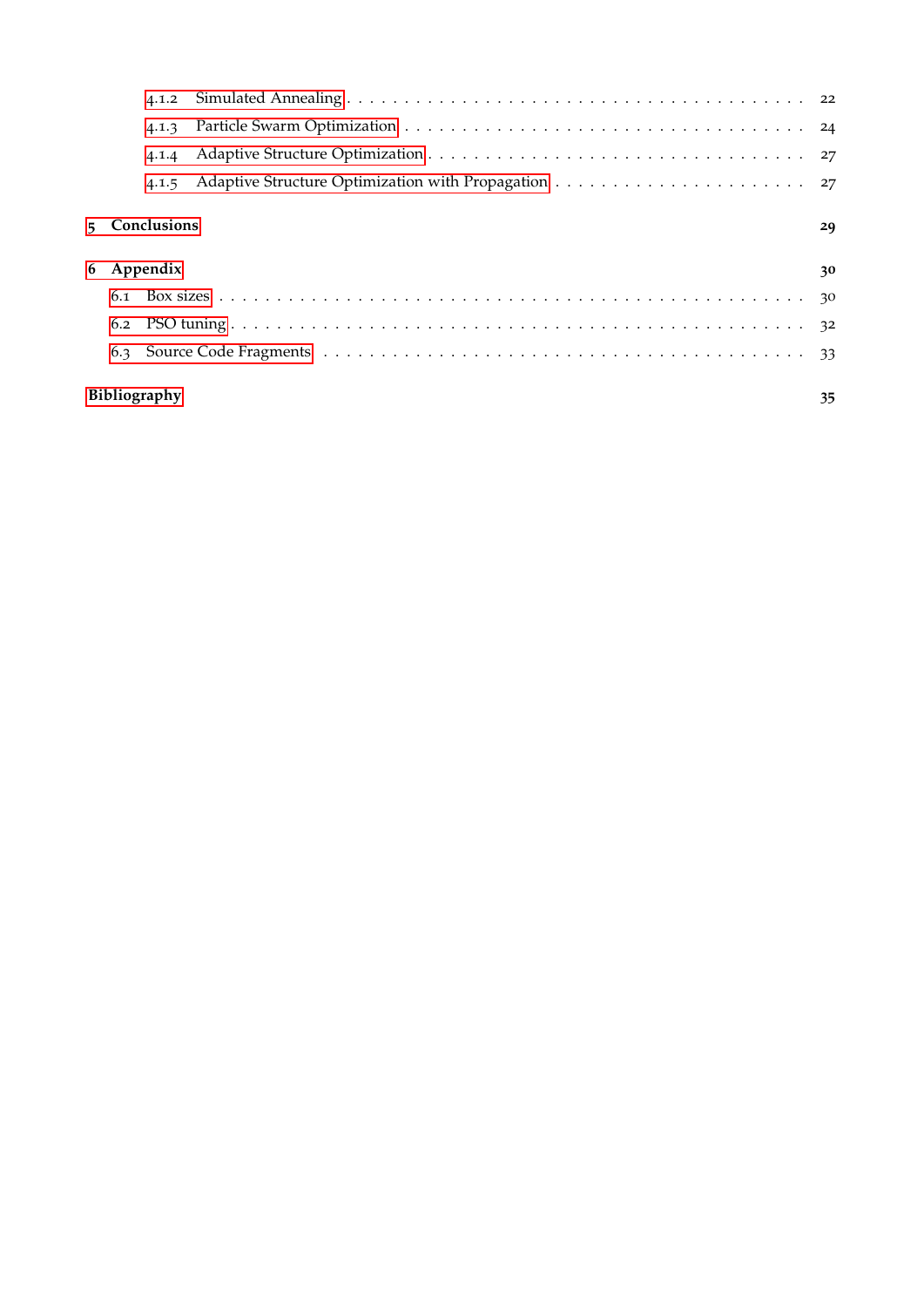# <span id="page-4-0"></span>**1 | Introduction**

# <span id="page-4-1"></span>**1.1 Problem Definition**

In this paper we will use common metaheuristics and create tailor-made algorithms to solve incremental box placement problems. We define the Incremental Box Placement (IBP) problem to be a geometric-optimization problem tasked with optimizing for minimum overlap and minimum displacement as boxes are incrementally placed on a board.

- *box*: In this context we define a box to be a two-dimensional rectangular shape. You could also define other variations of the problem that use any other geometric shapes.
- *incremental placement*: The set of boxes that are to be placed on the board are not placed all at once. Instead, they are placed one by one and the positions of the boxes are to be optimized for minimum overlap and minimum displacement during each iteration.
- *overlap*: Overlap occurs when one or more boxes occupy the same space. This is something that typically happens when the target area of a new box placement is already occupied by a previously placed box. Later in this paper we will explain how overlap and displacement are calculated, scored and weighted.
- *displacement*: Displacement is the total distance moved by boxes on the board as a result of making room for a new box. This is the sum of the distances between the original box positions and those after the new box was placed. The goal of minimizing this value is to avoid unnecessary movement of boxes.
- *board*: The board is the two-dimensional rectangular container wherein the boxes are placed.

Additionally, this version of the IBP problem has the concept of a *target location* for the box to be placed. After the box is placed the distance from its target location is calculated and added to the displacement value of the configuration. This is only done for the box that is currently being placed.

The placement of a box can only be an *axis aligned placement without rotation*. This means that each box must be parallel to the sides of the board and is not allowed to be rotated.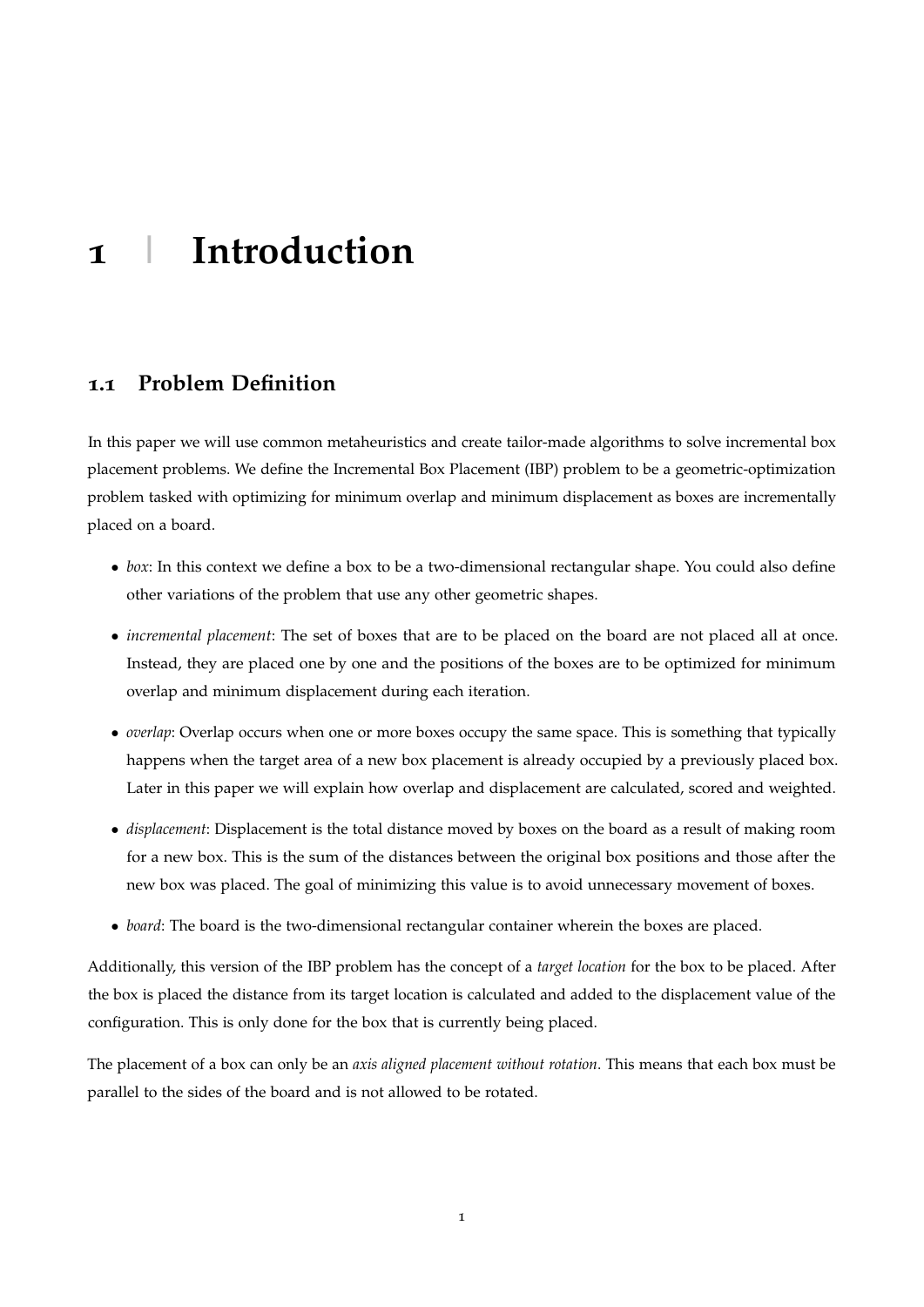<span id="page-5-0"></span>

Figure 1.1: IBP problem: The placement of box 3 causes box 1 and box 2 to be moved out of the way.

In figure [1](#page-5-0).1 a typical scenario in an IBP problem is visualized. The left side of the picture is the initial configuration of boxes. The target location of the new box to be added to the system is marked by the red circle, which can be found roughly in the center of box 1. On the right side you can see that box 3 has been added on the target location circle, but in order to avoid overlap boxes 1 and 2 were moved out of the way to create space.

The incremental box placement problem bears many similarities to the two-dimensional Bin Packing (2BP) problem. Bin packing is a well known optimization problem that has been widely researched since being listed by Garey and Johnson in Computers and Intractability [[3](#page-38-0)]. Bin packing is NP-hard and therefore difficult to solve.

In a typical bin packing problem a finite set of objects of different sizes must be packed within a defined container. For the IBP problem the objects are boxes, the container is the board and instead of fitting all the objects at once they are placed one by one and the algorithm optimizes for minimum overlap and minimum displacement in each iteration.

Bin packing also has no concept of displacement, since objects are never moved. The purpose of a displacement score is to penalize unnecessary movement and thereby preserve stability. This is critical in certain applications of the algorithms, as will be discussed later. A good example for showcasing the value of stability and penalizing disruptions is the Airline Schedule Disturbances Problem (ASDP) in airline schedule optimization  $\lceil 1 \rceil$  $\lceil 1 \rceil$  $\lceil 1 \rceil$ .

During the normal operation of an airport disruptions can occur that affect an airline's flight schedules. These disruptions can be very costly for an airline and models have been built to provide new flight schedule proposals that minimize the negative effects of such disruptions [[9](#page-38-2)]. Similar to how these solutions penalize disruptions and assigns costs to its effects to optimize for airline profit, the IBP problem assigns a cost to moving boxes. These costs can be translated to real-world scenarios. For example, in a three-dimensional version of the IBP problem a practical costs of displacement could be a person having to physically lift and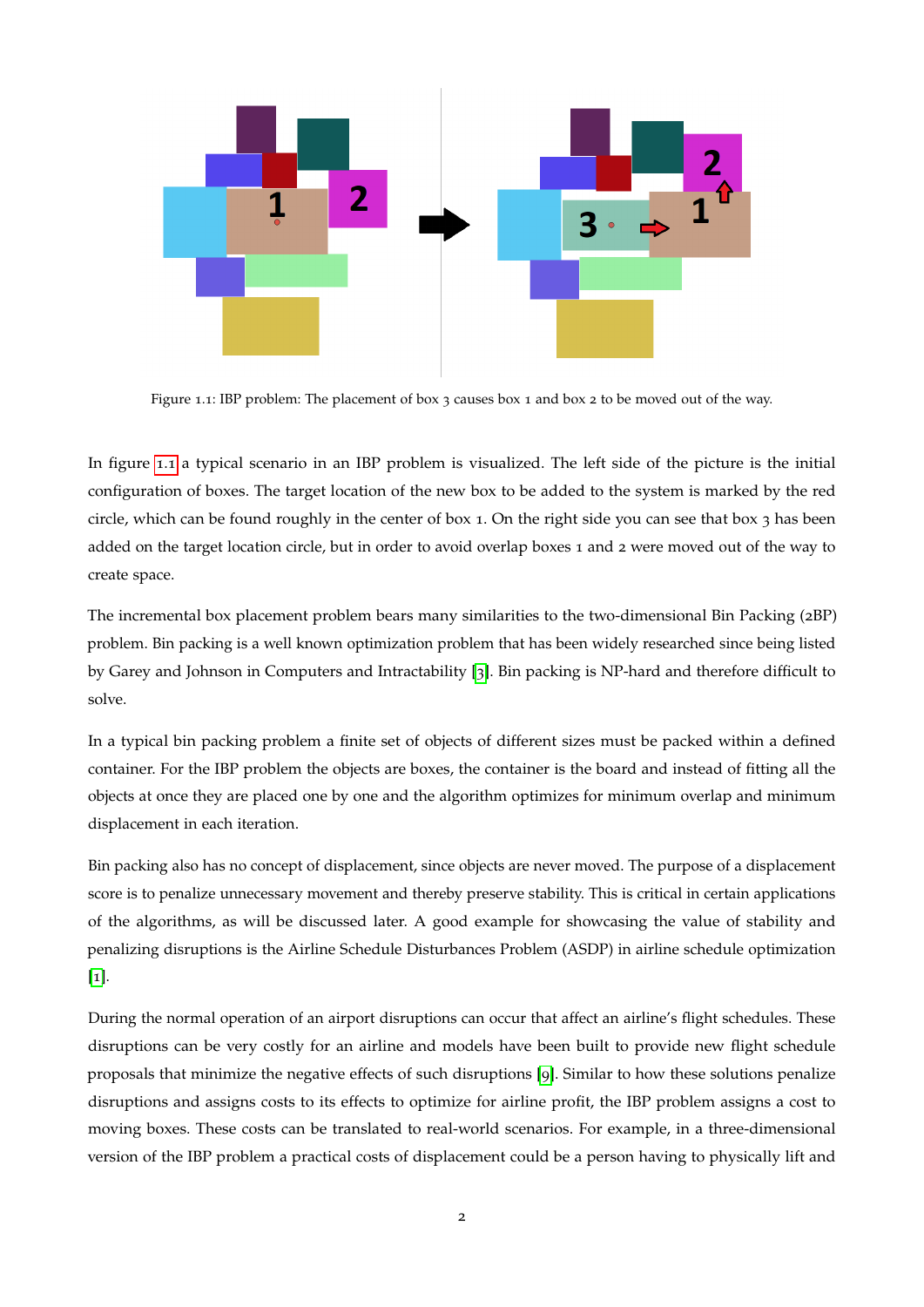move packages.

A more applicable two-dimensional application is a graphical user interface (GUI). The exploration of new user interface techniques by placing and moving geometric shapes on a screen is the main inspiration for this paper. Specifically the web browser has improved significantly in its capabilities over the last decade, but most sites still use it as a document viewer with static HTML pages. Far more interactive experiences are now possible in the web browser by employing client side scripting and new rendering techniques. Algorithms that solve the IBP problem can be used to built content windowing systems that self-organize their placements to improve the UI of content suggestion, browsing and file management systems. In this case the cost of displacement of content on the screen would be a negative User Experience (UX).

# <span id="page-6-0"></span>**1.2 Research Objective**

• Research question 1 (**general goal of thesis**):

What is the best algorithm for the problem of incremental box placement?

• Research question 2 (performance metrics):

How do we measure performance of the incremental box placement algorithms?

How do the performance measures used in the algorithm influence the behavior of the algorithms?

• Research question 3 (algorithm comparison):

How do common metaheuristics perform compared to tailor-made algorithms?

How do parameter settings influence performance?

# <span id="page-6-1"></span>**1.3 Thesis Structure**

In chapter [2](#page-7-0) Methods we will discuss the different algorithms that were used, describe their implementations, explain the performance metrics and define the parameters. Then in chapter [3](#page-14-0) Experimental Setup we will showcase the application and dashboard interface that was built to run the algorithms and visualize the results. We will also go over the parameter tuning efforts and list the final parameter settings that were used. The next chapter [4](#page-23-0) Results contains the results of our experiment. In this chapter we go over each algorithm's performance and characteristics, and use this to work towards answering the research questions. Finally, in chapter [5](#page-32-0) Conclusions we answer the research questions, discuss any other observations and limitations and discuss future work.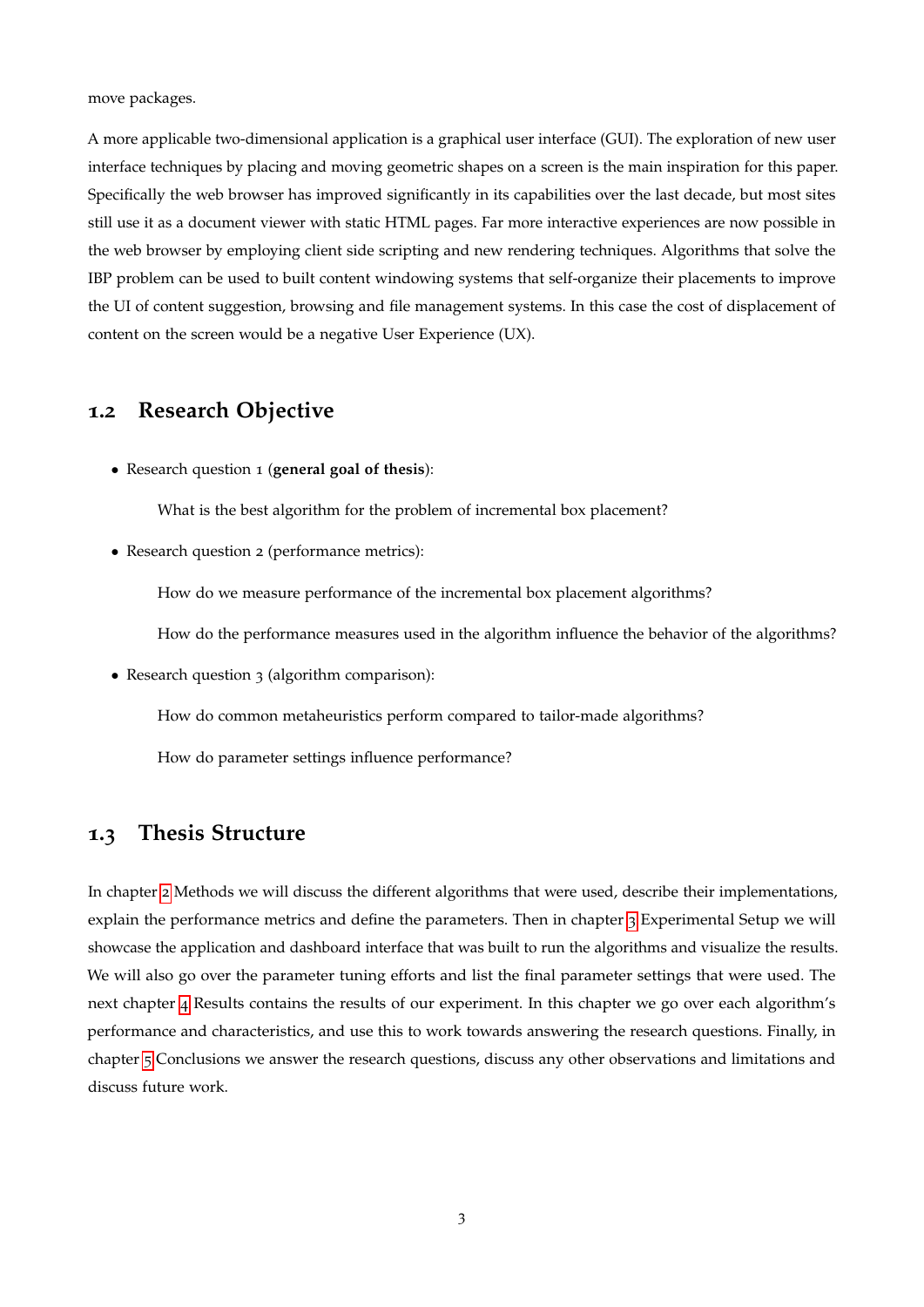# <span id="page-7-0"></span>**2 | Methods**

# <span id="page-7-1"></span>**2.1 Optimization**

Mathematical optimization is finding the best configuration from a set, or finding the optimum of a problem with respect to defined criterion. In a basic optimization problem there is an objective function,  $f(x)$ , which is being maximized or minimized [[10](#page-38-3)]. The variables  $x_1, x_2, x_3$  and so forth are the inputs to the objective function, these are typically the parameters of the algorithm. In this paper we will build an objective function using a scoring system for *overlap* and *displacement* from 0 to 1 that we will then attempt to maximize using the optimization algorithms that will be described next. A list of parameter definitions can be found in section [2](#page-12-0).4 Parameter Values.

# <span id="page-7-2"></span>**2.2 Optimization algorithms**

# <span id="page-7-3"></span>**2.2.1 (1+1)-Evolutionary Algorithm**

#### **Background**

The (1 + 1) Evolutionary Algorithm is a very simple variant of an Evolutionary Algorithm (EA). It will be used as the base case to which we can compare our implementations of the other algorithms. Evolutionary algorithm are inspired by evolution in nature [[4](#page-38-4)]. As such, concepts such as *generations*, *f itness*, *crossover* and *mutation* are used to find the optimal solution. In our discussions of EAs a possible solution is referred to as an *individual* (as some representation of a configuration) and the set is called the *population*. For the  $(1 + 1)$ algorithm, for each generation, there will be one parent and one child [[11](#page-38-5)]. Mutation happens by randomly selecting one element from the configuration and changing it with a mutation function. The best configuration between the parent and the child will then be chosen for the next generation.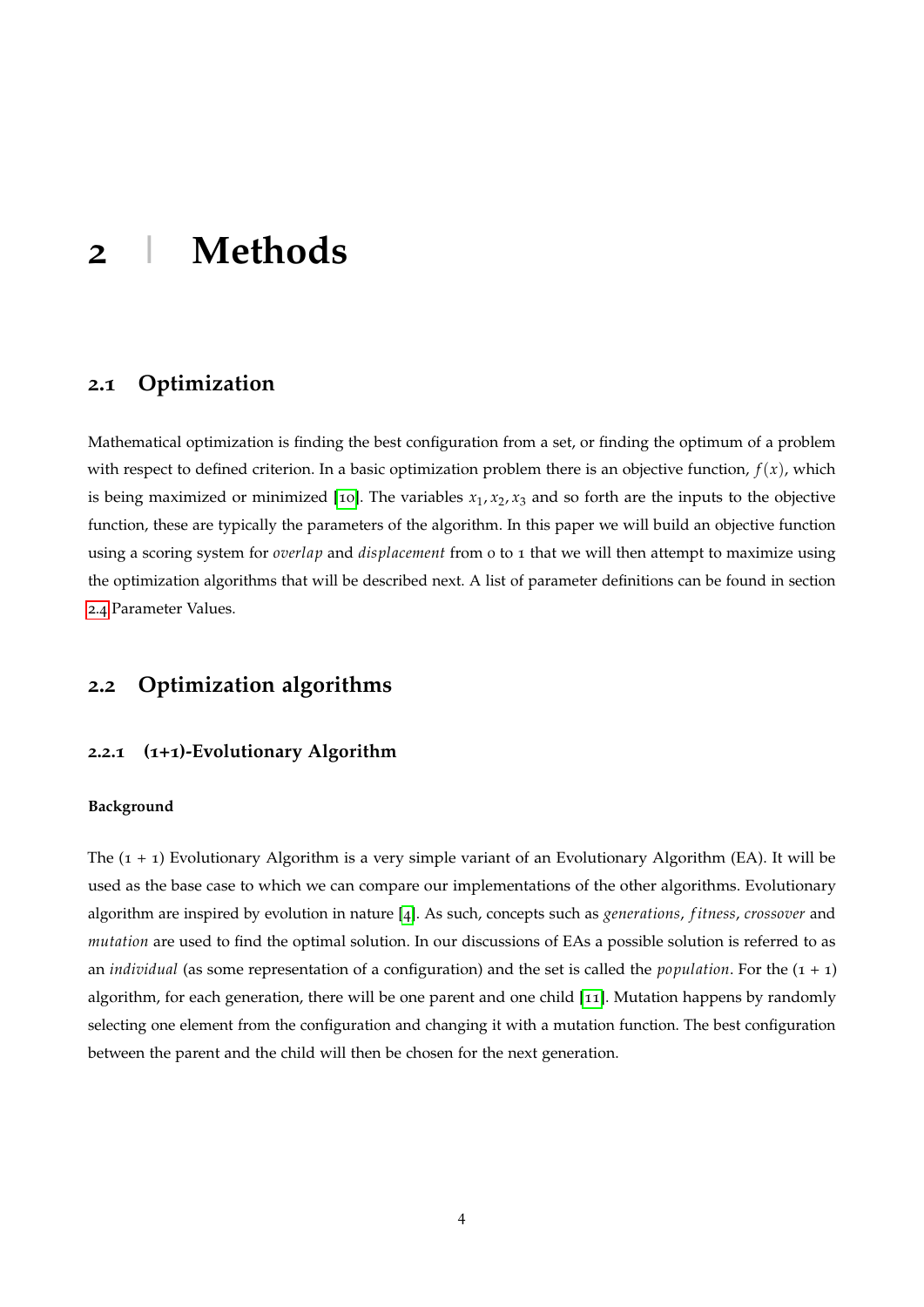#### **Implementation**

The  $(1 + 1)$  algorithm that was created for this paper is purposefully very basic. The initial configuration is the current location of all the boxes on the board, together with the dimensions of the board and each box. The box that is being placed is part of the initial configuration and is located on its target location, any movement away from the target location is counted as displacement. This is the initial configuration for every algorithm in this paper.

Every iteration, the mutation function is executed once. The algorithm for the mutation function is described below. This mutation function is used in every algorithm implementation, except for Particle Swarm Optimization.

#### **Algorithm 1** Mutation Function

- <sup>1</sup>: **procedure** MutationFunction
- 2: Choose one box *b* out of the configuration at random.
- <sup>3</sup>: Generate two random floating-point numbers *d*1 and *d*2 in the range from -(*MutationStrength* / 2) to (*MutationStrength* / 2).
- 4: Update the x-axis location of *b* by adding *d*1 and update the y-axis location *b* by adding *d*2.
- 5: Confirm that *b* still resides within the boundaries of the board. If not, move the box against the boundary of the relevant axis.
- 6: **end procedure**

After mutation, the best configuration is chosen for the next generation. The  $(1 + 1)$  algorithm stops executing when the *MaxCon figurations* has been reached or the score of the current configuration satisfies the *AcceptCriteria* value. These are stop conditions, where *MaxConfigurations* is the maximum number of score evaluations and *AcceptCriteria* is a score value that will allow the algorithm to stop early because the current configuration is considered "good enough".

# <span id="page-8-0"></span>**2.2.2 Simulated Annealing (SA)**

#### **Background**

The SA algorithm was introduced by Kirkpatrick et al. and was inspired by the heat treatment process called annealing in metal working [[5](#page-38-6)]. Annealing consists of different stages of controlled heating and cooling, which are meant to reduce hardness and increase ductility of the metal. The SA algorithm adopts this principle through a variable temperature parameter that imitates the annealing of metals [[2](#page-38-7)]. The temperature variable will dictate the likelihood of a configuration getting *accepted* even if its score is less than the current best configuration. Getting *accepted* means that it will be the new current configuration in the next generation from which new mutations are made. The  $(1 + 1)$  algorithm never accepts new configurations that have a score less than that of the current best, but that also causes it to get stuck in local optima. This means that it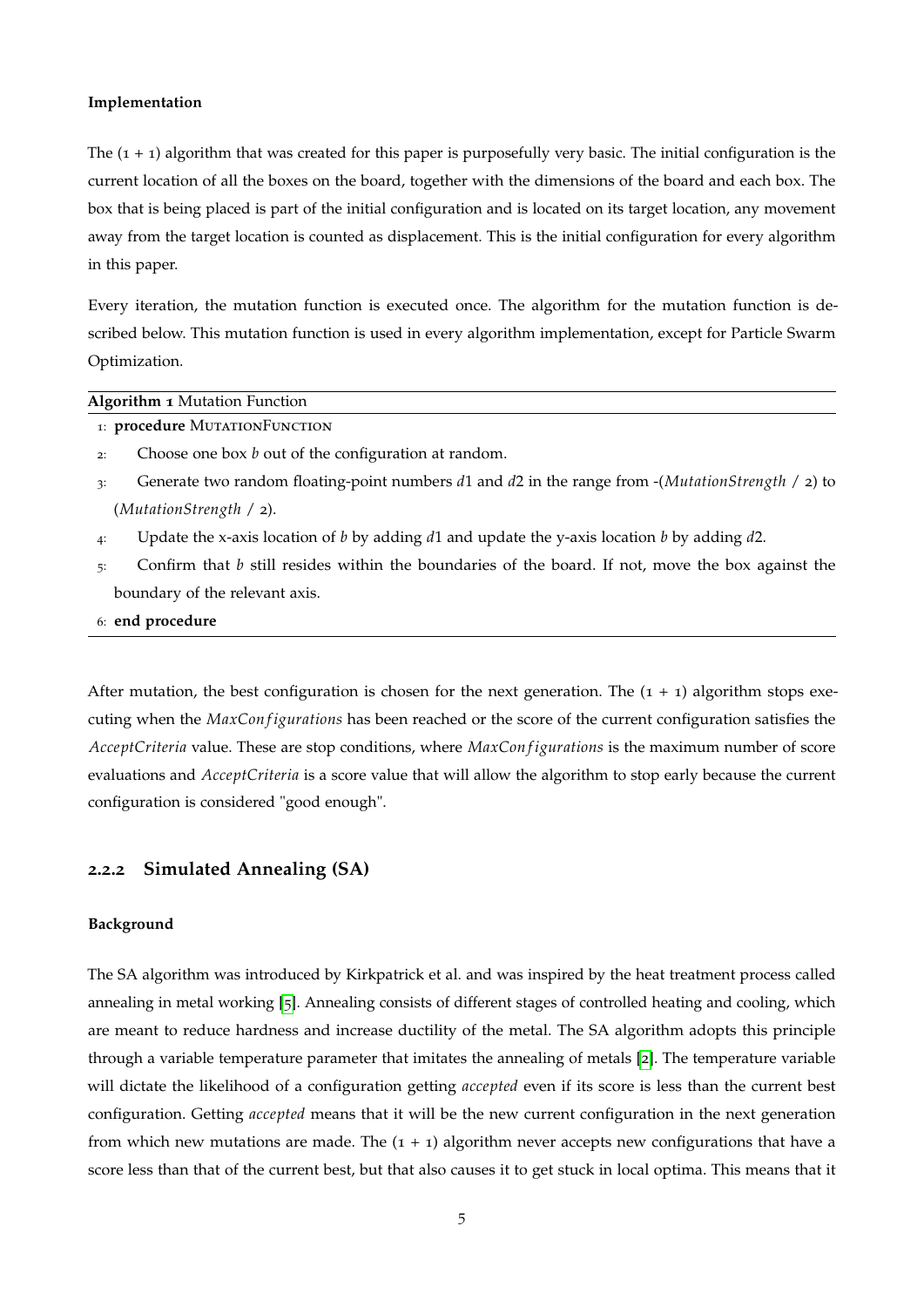never explores and evaluates the best possible configurations because all the neighboring configurations of the current configuration are worse. Through the annealing mechanism the SA algorithm should be able to do a broader search when temperature is high and then also hone in on the optimal configuration when the temperature is low.

#### **Implementation**

The SA algorithms starts with the same initial configuration as  $(1 + 1)$ , uses the same mutation function and has the same stop conditions. Where it differs is in how it uses the temperature value to decide if a configuration should be accepted rather than just checking which score is greater. The current temperature *T* starts at the initial temperate *T* <sup>0</sup> and is then cooled by a factor alpha *a* after every *n* iterations. The variable *n* is obtained by dividing the *MaxCon f igurations* value by 400. Since *MaxCon f igurations*=40,000 in this paper, the cooling rate was only applied after the SA algorithm tried 100 mutations at the current temperature. The formula for cooling is shown in [2](#page-9-1).1 below.

<span id="page-9-1"></span>
$$
T = T * \alpha \tag{2.1}
$$

During each iteration the *AcceptanceProbabilty* is calculated as follows in [2](#page-9-2).2 and [2](#page-9-3).3.

<span id="page-9-2"></span>
$$
ScoreDifference = NewScore - CurrentScore
$$
\n(2.2)

<span id="page-9-3"></span>
$$
Acceptance Probability = \frac{1}{1 + \exp(\frac{ScoreDifference}{T})}
$$
 (2.3)

<span id="page-9-0"></span>This is then compared to a randomly generated number to decide if the configuration should be accepted.

# **2.2.3 Particle Swarm Optimization (PSO)**

#### **Background**

Whereas each generation of the  $(1 + 1)$  algorithm has a population size of 1, the PSO has a population size of *pop* and each member of the population is called a particle. PSO was originally meant to imitate social behavior and is often represented as a flock of birds [[7](#page-38-8)]. The particles influence each other as they are moving across the search-space. Each has a position and gets updated by the algorithm based on their current velocity  $(v_i)$ , individual best location  $(b_i)$  and the global best location  $(g)$ .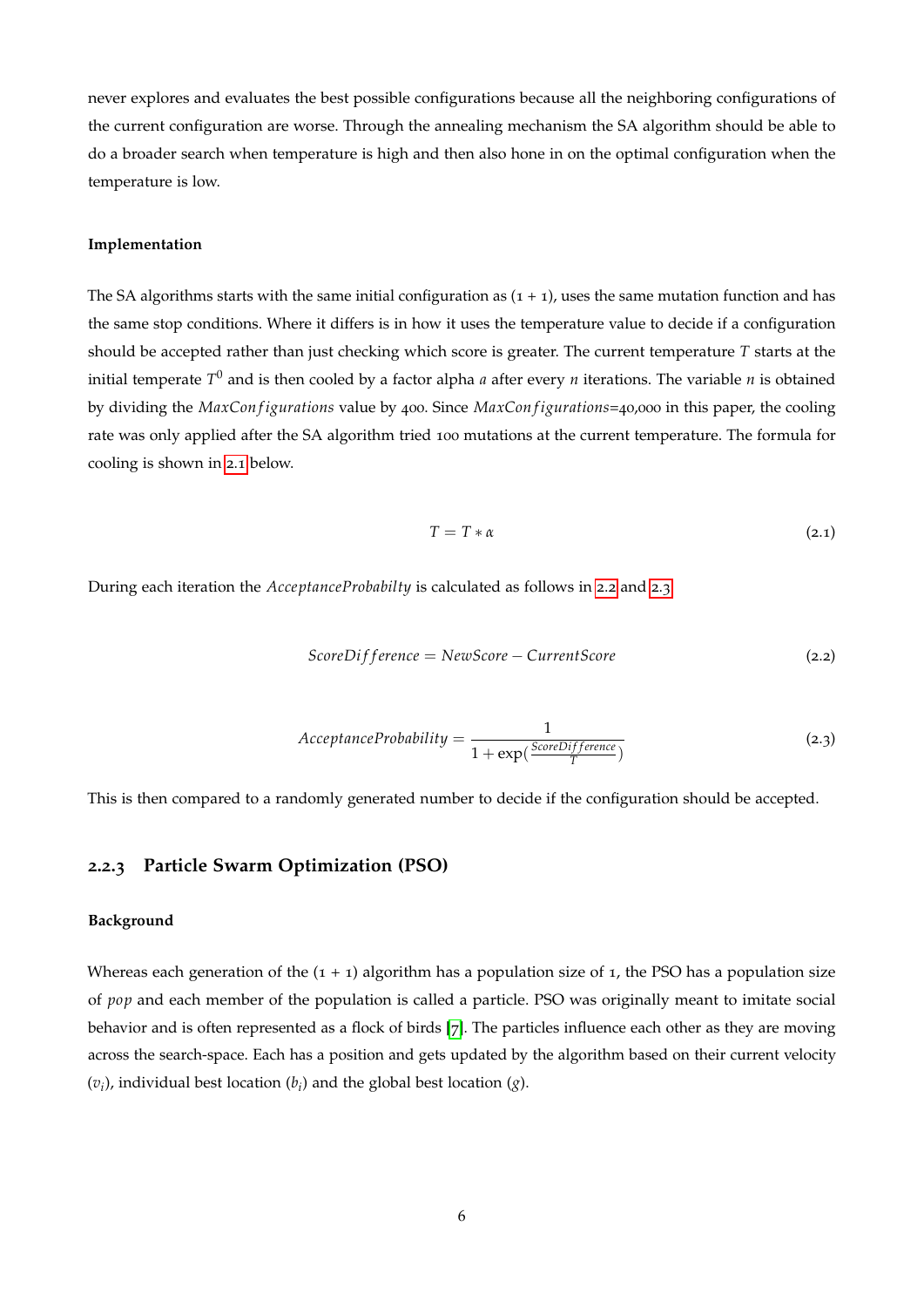#### **Implementation**

During the initialization of a typical PSO algorithm each particle in the population has a randomized configuration. In the IBP problem this would mean that all the boxes on the board have a random location. This would immediately introduce huge displacement. PSO would then have to iteratively move all the boxes back to near their original positions to find the optimal solution. That's why we opted to keep the initial configuration the same for every particle in the population without randomizing the locations. We rely, instead, solely on randomized initial velocities *v* to explore the search-space.

### <span id="page-10-0"></span>**2.2.4 Adaptive Structure Optimization (ASO)**

The ASO algorithm is a new solution that has been specifically created by the author of this paper to tackle the IBP problem. The starting point of the algorithm is the  $(1 + 1)$  algorithm, to which new features are added in an attempt to improve its performance. The ASO is called *adaptive* because it evaluates the full structure of a given configuration and adapts to its weaknesses and strengths to take a more *targeted* approach to the mutation function [[8](#page-38-9)].

This *targeting* mechanism works as shown in the following algorithm:

#### **Algorithm 2** Adaptive Mutation Function

- <sup>1</sup>: **procedure** AdaptiveMutationFunction
- 2: Evaluate each individual box in the configuration and assign overlap and displacement scores.
- 3: Pick a random box *b*, where worse scores give a box a higher chance to get picked.
- 4: Execute the original mutation function only on box *b*.
- 5: **end procedure**

When the boxes are evaluated their scores are flipped by doing  $x = 1 - x$ , such that a score of 0.3 becomes a 0.7. This is done because we want the boxes with a low score to have a higher likelihood of getting picked. The code of the random box picking function is shown in algorithm [3](#page-10-1).

<span id="page-10-1"></span>

|  | <b>Algorithm 3</b> Pick random box based on scores |  |  |  |  |  |  |  |
|--|----------------------------------------------------|--|--|--|--|--|--|--|
|--|----------------------------------------------------|--|--|--|--|--|--|--|

|              | 1: procedure PICKRANDOMBOXBASEDONSCORES(boxes, totalScoreSum, highestScore)           |
|--------------|---------------------------------------------------------------------------------------|
| 2:           | $totalScore \leftarrow totalScore + highestScore$                                     |
| $\ddot{3}$ : | $\textit{bonusScore} \leftarrow \frac{\textit{highestScore}}{\textit{numberOfBoxes}}$ |
| 4            | $pictureTotal \leftarrow 0$                                                           |
| 5:           | $randomNumber \leftarrow random number between o and total Score$                     |
| 6:           | for each $box \in boxes$ do                                                           |
| -7:          | $pickerTotal \leftarrow pickerTotal + boxScore + bonusScore$                          |
| 8:           | <b>if</b> randomNumber $\leq$ pickerTotal <b>then</b>                                 |
| <b>Q:</b>    | return box                                                                            |
| 10:          | end if                                                                                |
| 11:          | end for                                                                               |
|              | 12: end procedure                                                                     |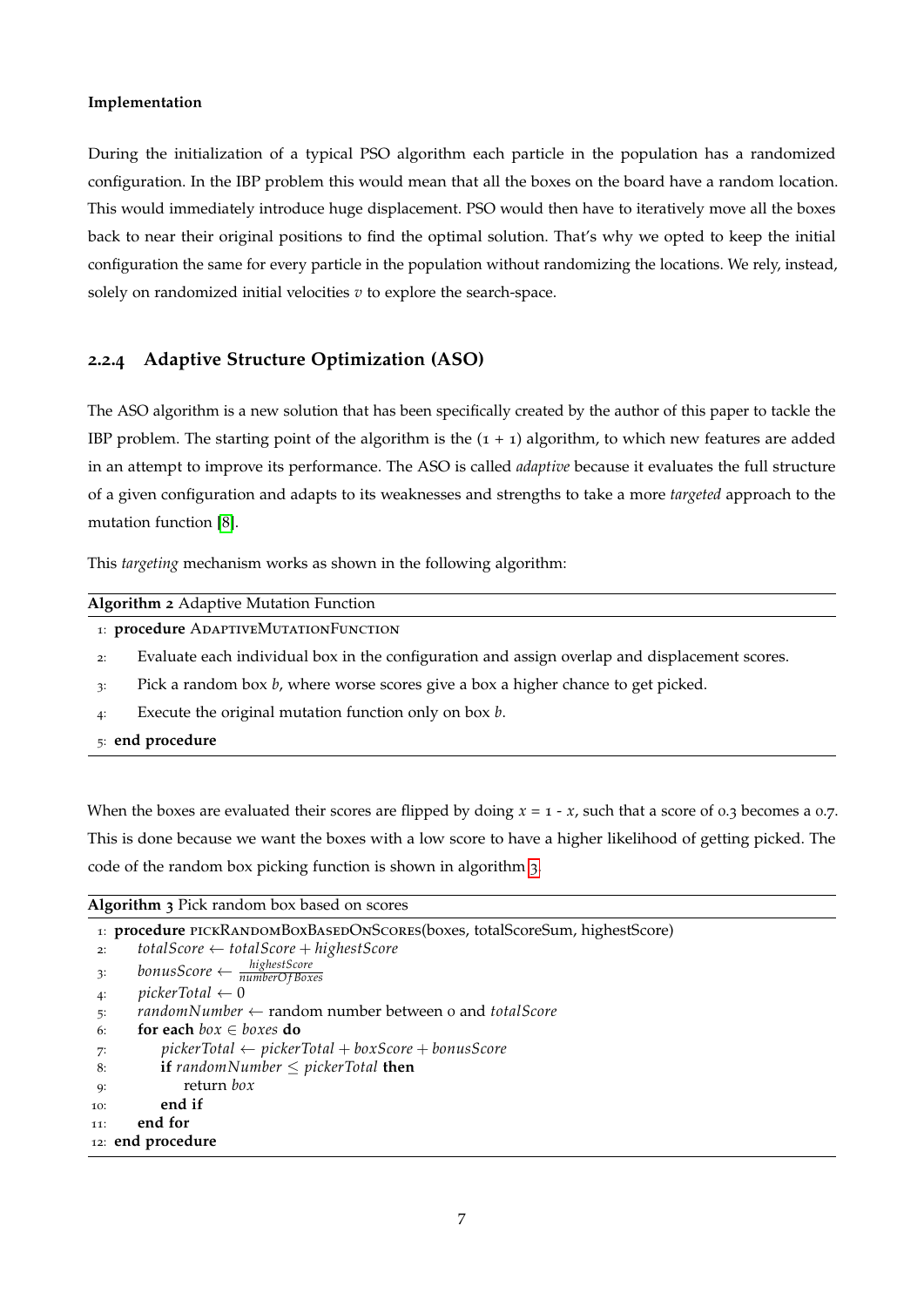You can think of this code as a picker wheel where the size of a boxes' section on the wheel is based on its individual overlap and displacement scores. As such, the chance of getting picked is inversely correlated to the quality of that boxes' scores. A bonus score is also given to every box so that even with zero overlap and zero displacement the box still has a chance to get picked.

### <span id="page-11-0"></span>**2.2.5 Adaptive Structure Optimization with Propagation (ASOP)**

Building on the ASO algorithm, we will add another feature. Propagation means that every time that a box is mutated it has a chance to spread the mutation to boxes that it interacts with [[6](#page-38-10)]. Interaction is defined by any two boxes overlapping each other.

Interaction is decided using the new position of a box after it has been mutated. Whether the mutation is propagated to other boxes depends on a propagation rate variable *p* that is simply compared to a randomly generated number between 0 and 1 (1 not including) every time that an interaction is determined. The algorithm also keeps track of a list of mutated boxes so that a mutated box cannot get mutated multiple times in a single iteration of the algorithm.

# <span id="page-11-1"></span>**2.3 Scoring**

As part of the initialization of every algorithm the *MaxOverlap* and *MaxDisplacement* are calculated so that they can be used in the scoring systems to calculate a score between 0 and 1 for a given amount of overlap or displacement. The *MaxOverlap* is the sum of the sizes of all the boxes and the *MaxDisplacement* is calculated as follows in [2](#page-11-2).4:

<span id="page-11-2"></span>
$$
MaxDisplacement = \sqrt{BoardWidth * BoardHeight * NumberOfBoxes}
$$
 (2.4)

In the code implementation every box has a *x*1, *x*2, *y*1 and *y*2 value that represent the position of the four corners of the box within the board. These values are used to calculate an *OverlapScore* as shown in algorithm [4](#page-12-1).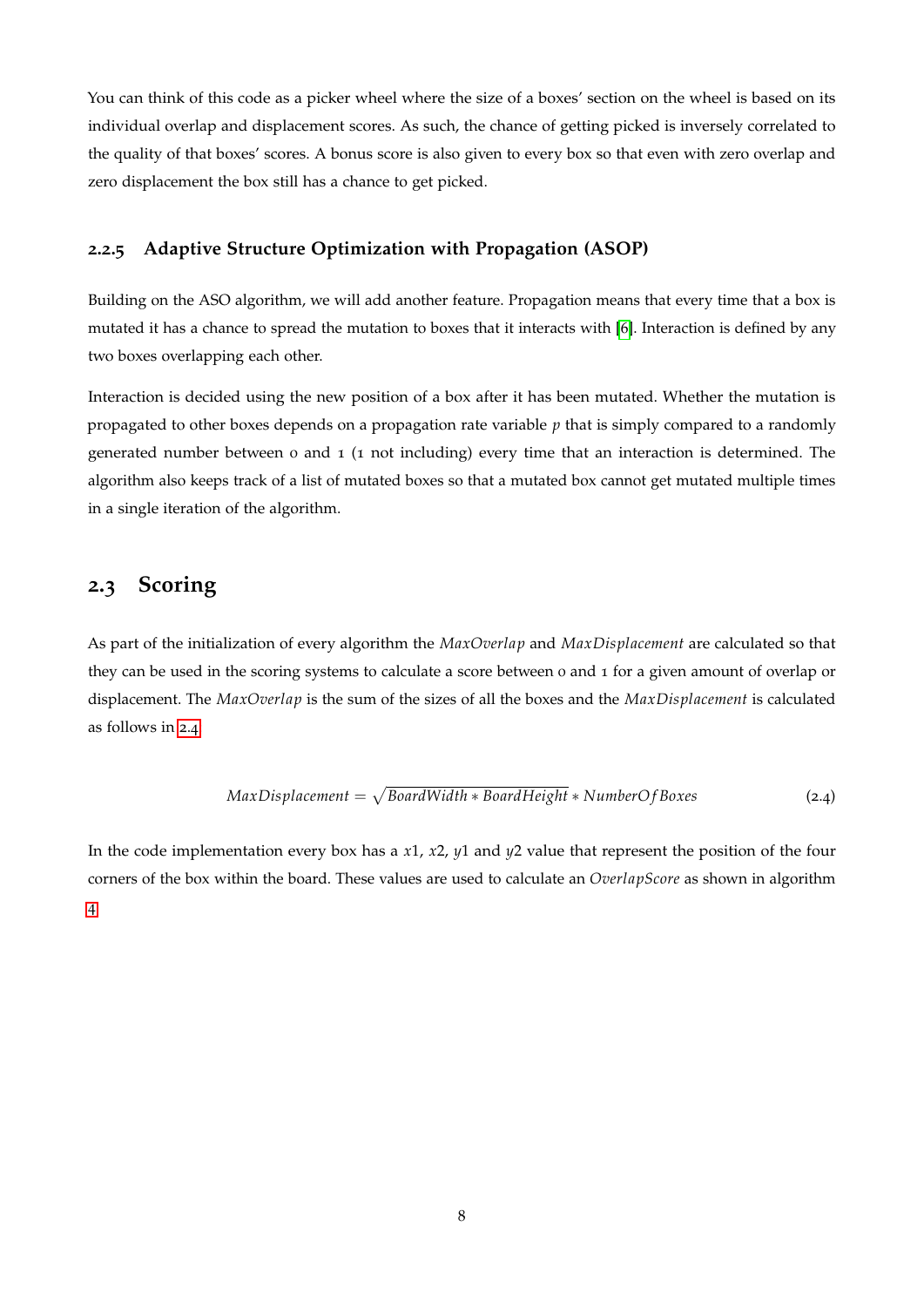#### <span id="page-12-1"></span>**Algorithm 4** Overlap score calculation

|            | 1: procedure CALCULATEOVERLAPSCORE(boxes, maximumOverlap)           |
|------------|---------------------------------------------------------------------|
| 2:         | totalOverlap $\leftarrow 0$                                         |
| $\ddot{ }$ | for each $boxOne \in boxes$ do                                      |
| $4$ :      | totalOverlapForBox $\leftarrow 0$                                   |
| 5:         | for each remaining $boxTwo \in boxes$ do                            |
| 6:         | overlap $\leftarrow$ calculate overlap between boxOne and boxTwo    |
| 7:         | $totalOverlapForBox \leftarrow totalOverlapForBox + overlap$        |
| 8:         | end for                                                             |
| <b>Q:</b>  | $totalOverlap \leftarrow totalOverlap + totalOverlap$               |
| 10:        | end for                                                             |
| 11:        | $overlapScore \leftarrow 1 - (\frac{totalOverlap}{maximumOverlan})$ |
|            | 12: end procedure                                                   |

A *DisplacementScore* is calculated as shown in the code in algorithm [5](#page-12-2).

<span id="page-12-2"></span>

| Algorithm 5 Displacement score calculation                                                |  |  |  |  |  |  |
|-------------------------------------------------------------------------------------------|--|--|--|--|--|--|
| 1: procedure CALCULATEDISPLACEMENTSCORE(currentBoxes, newBoxes, maximumDisplacement)      |  |  |  |  |  |  |
| totalDisplacement $\leftarrow 0$<br>2:                                                    |  |  |  |  |  |  |
| for each current Box $\in$ current Boxes and new Box $\in$ new Boxes do<br>3:             |  |  |  |  |  |  |
| displacement $\leftarrow$ distance between current Box and new Box<br>4:                  |  |  |  |  |  |  |
| $total Displacement \leftarrow totalDisplacement + displacement$<br>5:                    |  |  |  |  |  |  |
| end for<br>6:                                                                             |  |  |  |  |  |  |
| $displacementScore \leftarrow 1 - (\frac{totalDisplacement}{maximum Displacement})$<br>7: |  |  |  |  |  |  |
| 8: end procedure                                                                          |  |  |  |  |  |  |

The application uses a linear weighting scheme to calculate an *OverallScore* using the *OverlapScore*, *DisplacementScore* and their weighting values *OverlapWeight* and *DisplacementWeight*. The following formula [2](#page-12-3).5 is used to calculate the *OverallScore*:

<span id="page-12-3"></span>
$$
OverallScore = \frac{((DisplacementWeight * DisplacementScore) + (OverlapWeight * OverlapScore))}{(DisplacementWeight + OverlapWeight)}
$$
(2.5)

<span id="page-12-0"></span>In this paper *OverlapWeight*=10 and *DisplacementWeight*=1. The *OverlapWeight* needs to be considerably higher than the *DisplacementWeight* to get the desired behavior of the algorithms where they actually try to reduce overlap. If the weights are set to similar values, the algorithms are less likely to move stacked boxes because while it might decrease overlap it also always increases displacement. After experimenting with many weight values, a 10-to-1 ratio was found to encourage the best result. Reducing overlap is the clear priority, but reducing displacement is also not just an afterthought for the algorithms.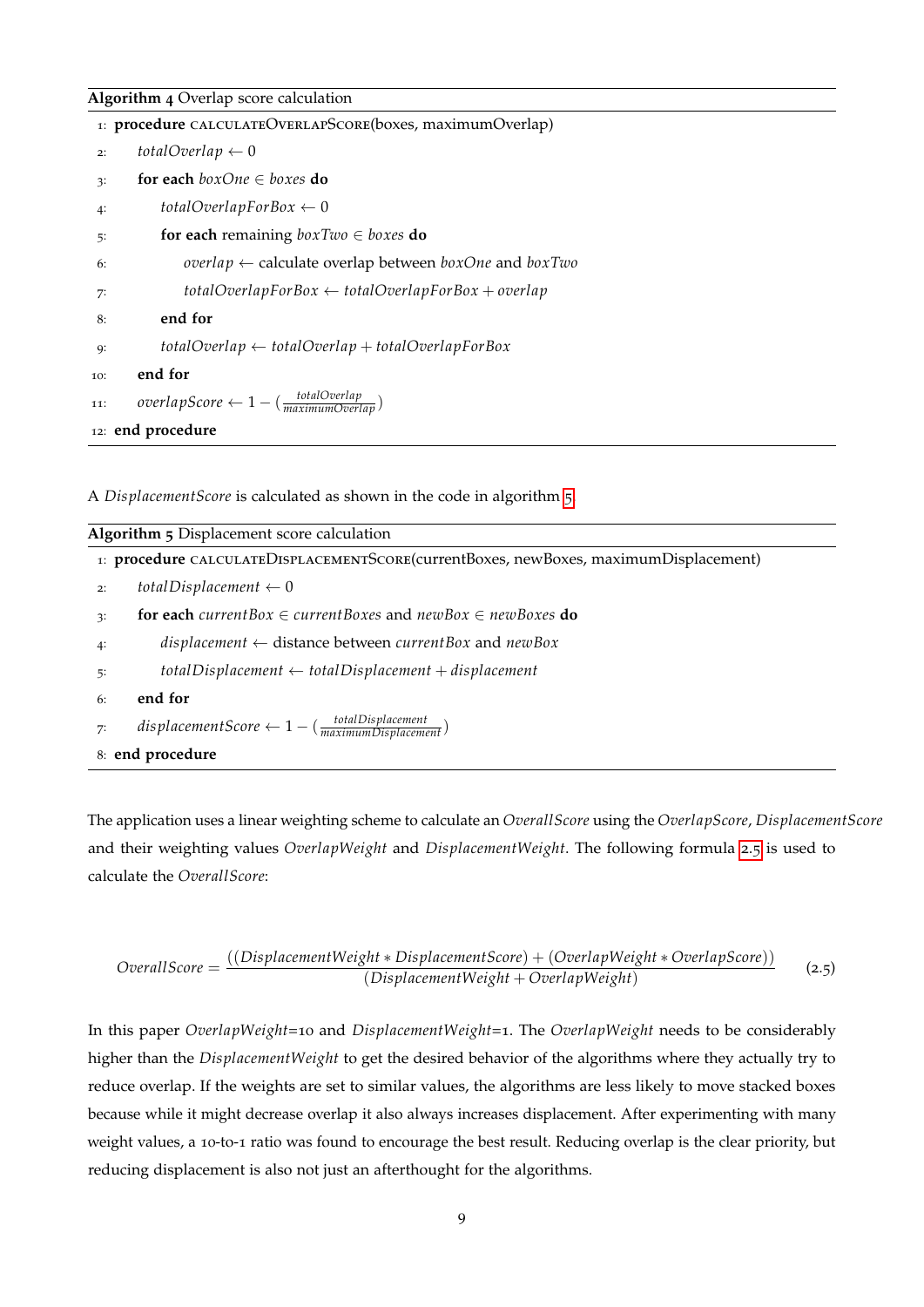# **2.4 Parameter values**

# <span id="page-13-0"></span>**2.4.1 Global Parameters**

- *MaxCon figurations*: The maximum number of score evaluations the algorithm is allowed to run before execution is stopped.
- *AcceptCriteria*: The score value that must be reached for the algorithm to be allowed to stop before the *MaxCon f igurations* value is reached.
- *TargetLocation*: A position within the board expressed by a left and top pixel value that represents the center of the latest placed box.
- *NumberO f Shapes*: The number of boxes that will be placed on the board in successive runs of the algorithm during an algorithm's evaluation.

# <span id="page-13-1"></span>**2.4.2 Algorithm Parameters**

- *MutationStrength*: A parameter used in the mutation function to calculate the maximum distance that a box can be displaced in the x and y directions.
- $\bullet$   $T^0$ : The initial temperature used in the SA algorithm.
- *α*: The alpha factor in the SA algorithm, which determines the cooling rate of the system.
- *pop*: Population size of the PSO algorithm.
- *v*: Initial velocity of the PSO algorithm.
- *r*1: Inertia coefficient of the PSO algorithm.
- *r*2: Cognitive coefficient of the PSO algorithm.
- *r*3: Social coefficient of the PSO algorithm.
- *p*: The propagation rate of the ASOP algorithm.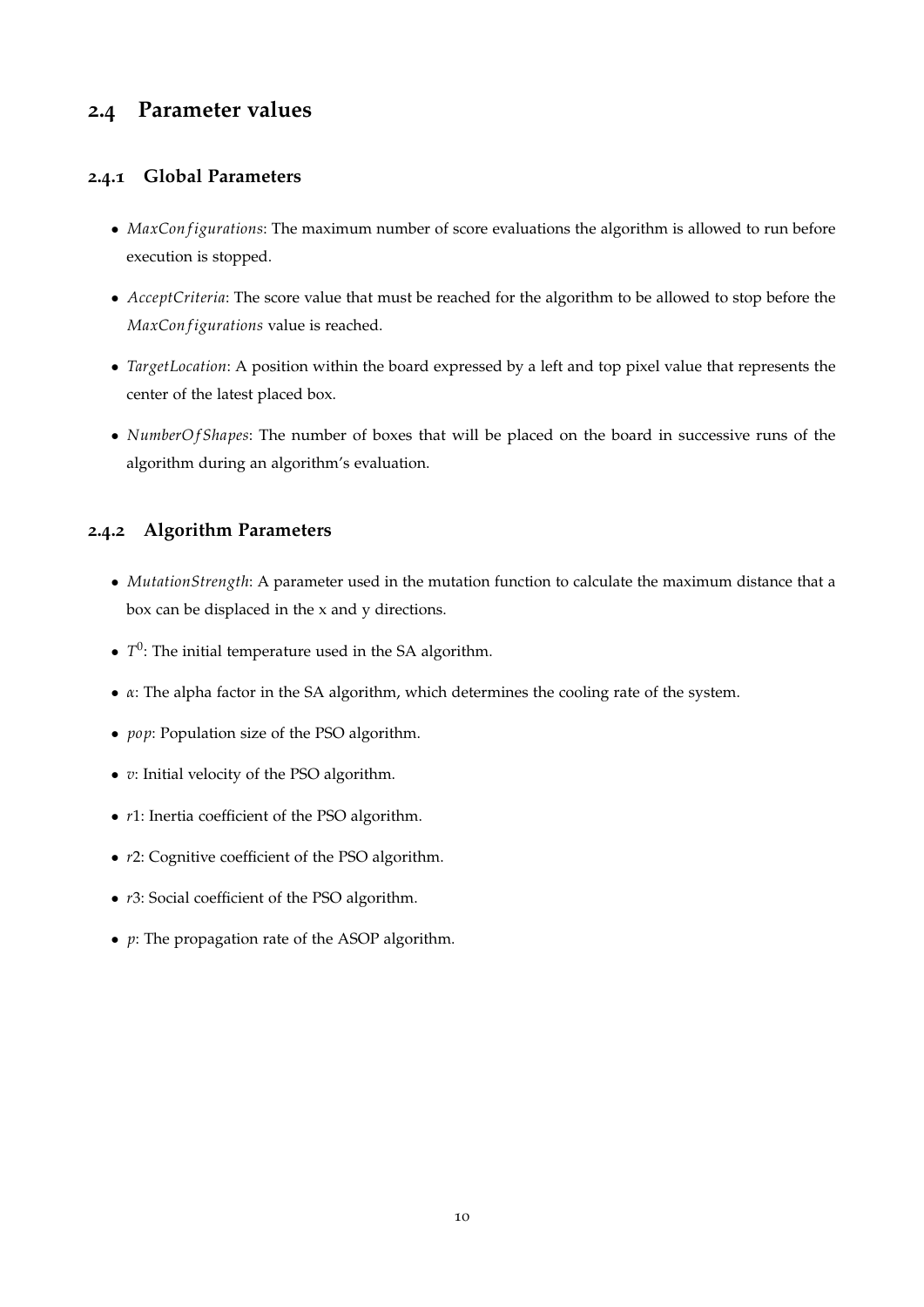# <span id="page-14-0"></span>**3 | Experimental Setup**

# <span id="page-14-1"></span>**3.1 Software**

A single-page web application was built to test the algorithms and visualize the results. This website is publicly accessible and can be found at<https://sysmo.com/Thesis> and the GitHub repository can be found at [https://github.com/dmoserreal/ibp.](https://github.com/dmoserreal/ibp) It allows for changing the global parameters and running experiments with a sequence of algorithm-specific settings. Finally, it calculates averages, standard deviations and stores the results.

The client-side application is written in JavaScript, which then communicates with a server that stores the results in an SQL database. All the optimization algorithms are implemented on the client-side, because we are interested in the prospect of using the algorithms for user interface solutions. The data calculations and data storage management is done on the server-side.

No special third-party libraries were used to create any part of the application other than what a developer might typically use to build any generic web application that has a component of data management. As it is a single-page web application, all content and data is loaded dynamically without page refreshes. This allows us to run a sequence of experiments and browse the results without having to reload the website.

# <span id="page-14-2"></span>**3.2 UI Components**

A screenshot of the full interface of the dashboard is displayed in figure [3](#page-15-0).1. The front-end of the application consists of two pages that can be accessed through the header navigation bar. The first is the Experiment Dashboard where the optimization algorithms can be ran and tested. The second is the Data Viewer page, where results from past experiments can be explored and exported.

In the left sidebar it is possible to adjust the *MaxCon f igurations* parameter and the *Overlap* and *Displacement* weightings. The "Current Config" section displays scoring details on the box configuration that is currently displayed on the screen, such as displacement score, overlap score and overall score. It is also possible to choose a particular algorithm in the "Algorithms" section if the user is going to manually add boxes using the controls in the right sidebar.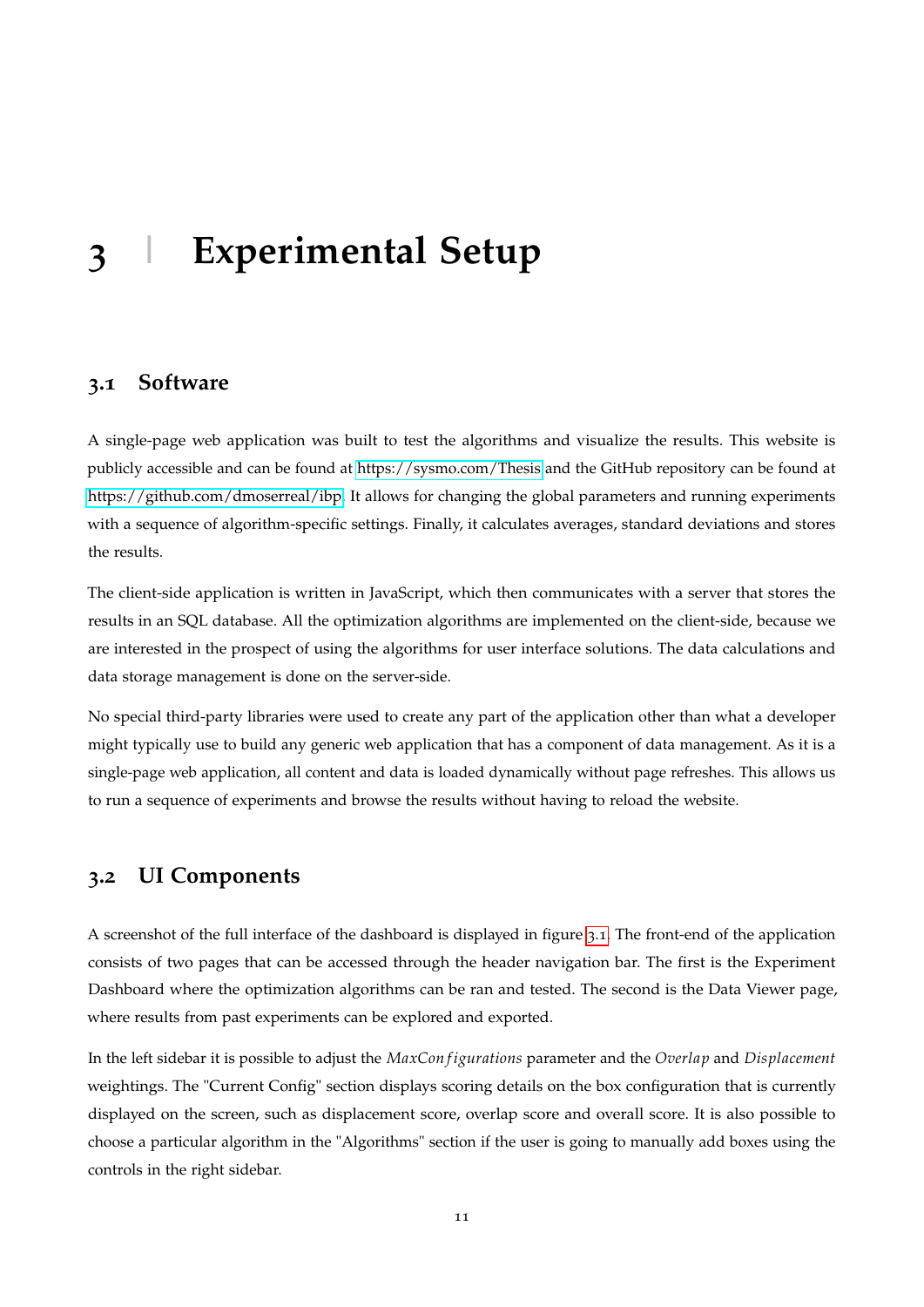<span id="page-15-0"></span>

Figure 3.1: User interface of the dashboard.

<span id="page-15-1"></span>

| <b>Box sizes</b> |       |        | $\pmb{\times}$           | <b>Generate Box Sizes</b> |     |
|------------------|-------|--------|--------------------------|---------------------------|-----|
| #                | width | height |                          |                           |     |
| 1                | 237   | 143    |                          | Show box sizes            |     |
| $\overline{2}$   | 97    | 116    |                          | <b>Reset Setup</b>        |     |
| 3                | 156   | 174    |                          | <b>Target Location</b>    |     |
| $\overline{4}$   | 144   | 142    |                          | Left                      | 944 |
| 5                | 139   | 80     |                          |                           |     |
| 6                | 251   | 81     |                          | Top                       | 615 |
| 7                | 248   | 161    |                          | <b>Controls</b>           |     |
| 8                | 127   | 127    |                          | <b>Add One Shape</b>      |     |
| 9                | 120   | 96     |                          |                           |     |
| 10               | 86    | 87     |                          | <b>Expirement</b>         |     |
| 11               | 213   | 123    |                          | Number of<br>shapes       | 50  |
| 12               | 246   | 93     |                          | <b>Add Multiple</b>       |     |
| 13               | 200   | 110    |                          |                           |     |
| 14               | 88    | 132    | $\overline{\phantom{a}}$ |                           |     |

Figure 3.2: Box sizes interface.

The right sidebar has a button for generating new box sizes (figure [3](#page-15-1).2), but for this paper the box sizes were kept static and can be found in appendix table [6](#page-33-2).1. There are two input boxes for setting the target location of the next box to be placed, from which its displacement value will be calculated. This location can also be adjusted by clicking anywhere on the board. For this paper the target location was also kept static at the center of the screen. The *Numbero f Shapes* parameter can be adjusted in the right sidebar and there are controls for manually incrementally adding one or multiple boxes to the board.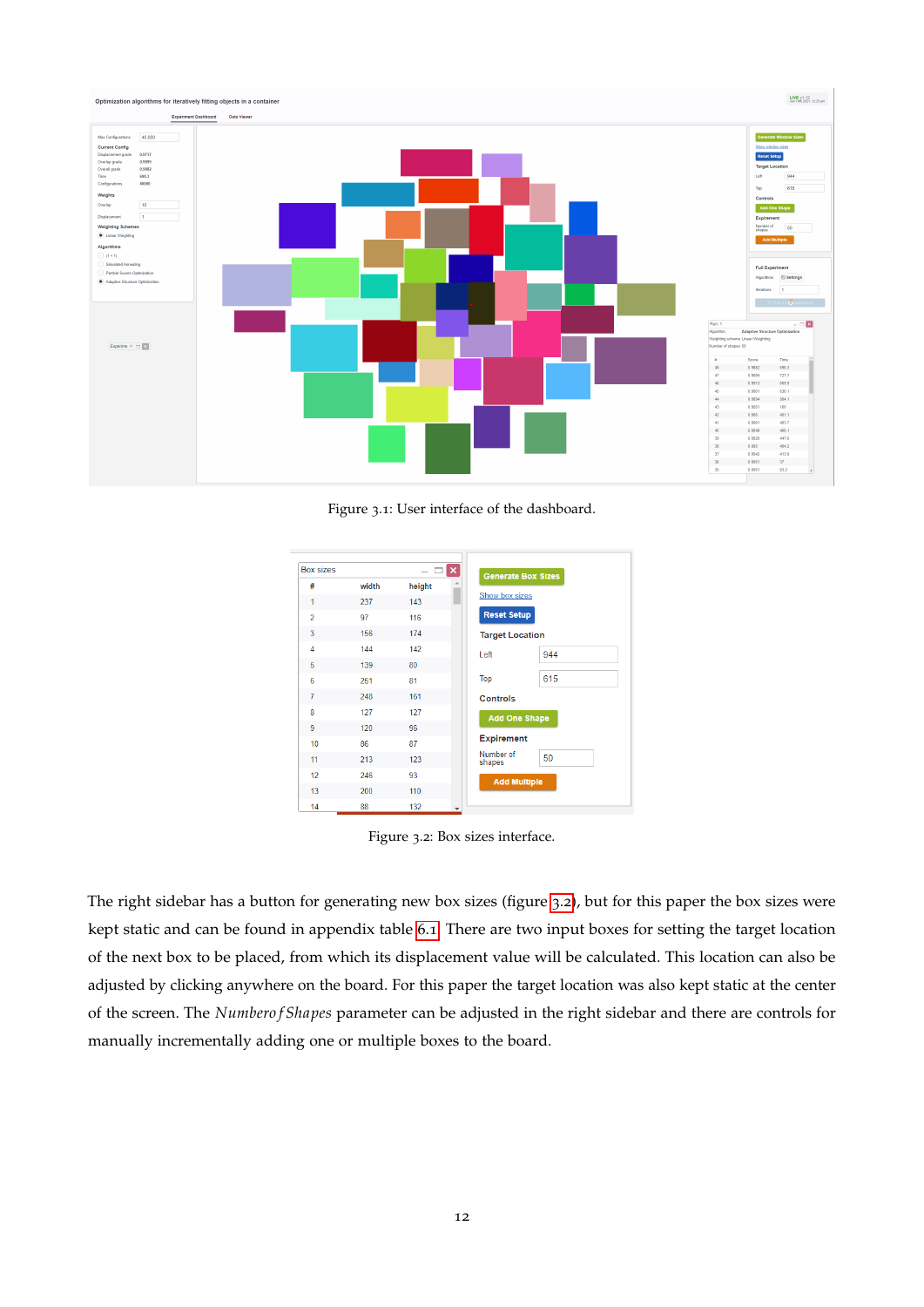<span id="page-16-1"></span>

Figure 3.3: Experiment settings section.

The most critical section in the right sidebar is "Experiment settings", displayed in figure [3](#page-16-1).3. The settings button opens up a window called "Algorithm Settings". In this window the user can set up a series of algorithms to be ran sequentially by the software. The user will have to enter these in a JSON format. For example, in figure [3](#page-16-1).3 the algorithm settings in JSON that are displayed are those that were used in this paper to compare the algorithm performances. This feature was also used to run the same algorithm repeatedly with slightly different parameters for the purpose of tuning the algorithm parameters. The "Experiment settings" section also has an input box for changing the Iterations parameter, which controls how often each algorithm is ran and finally a button to start the experiment.

# <span id="page-16-0"></span>**3.3 Workflow**

First, the interface is used to set up all the global parameter settings, which are the same for all experiments and are listed in the next section [3](#page-17-0).4 Parameter Settings. For the purpose of parameter tuning, a series of JSON files are created for each algorithm with a sequence of different parameter settings, which are loaded one by one in the algorithm settings window. Finally, a JSON file is created containing the tuned settings for each algorithm so that the performance can be compared.

Each time an experiment is ran, the behavior of the algorithms can be monitored visually through the display of the box configurations after each box is placed. A window also pops up that shows the score and elapsed time of each box placement. There is also a window titled "Experiment: *ExperimentId*" that displays average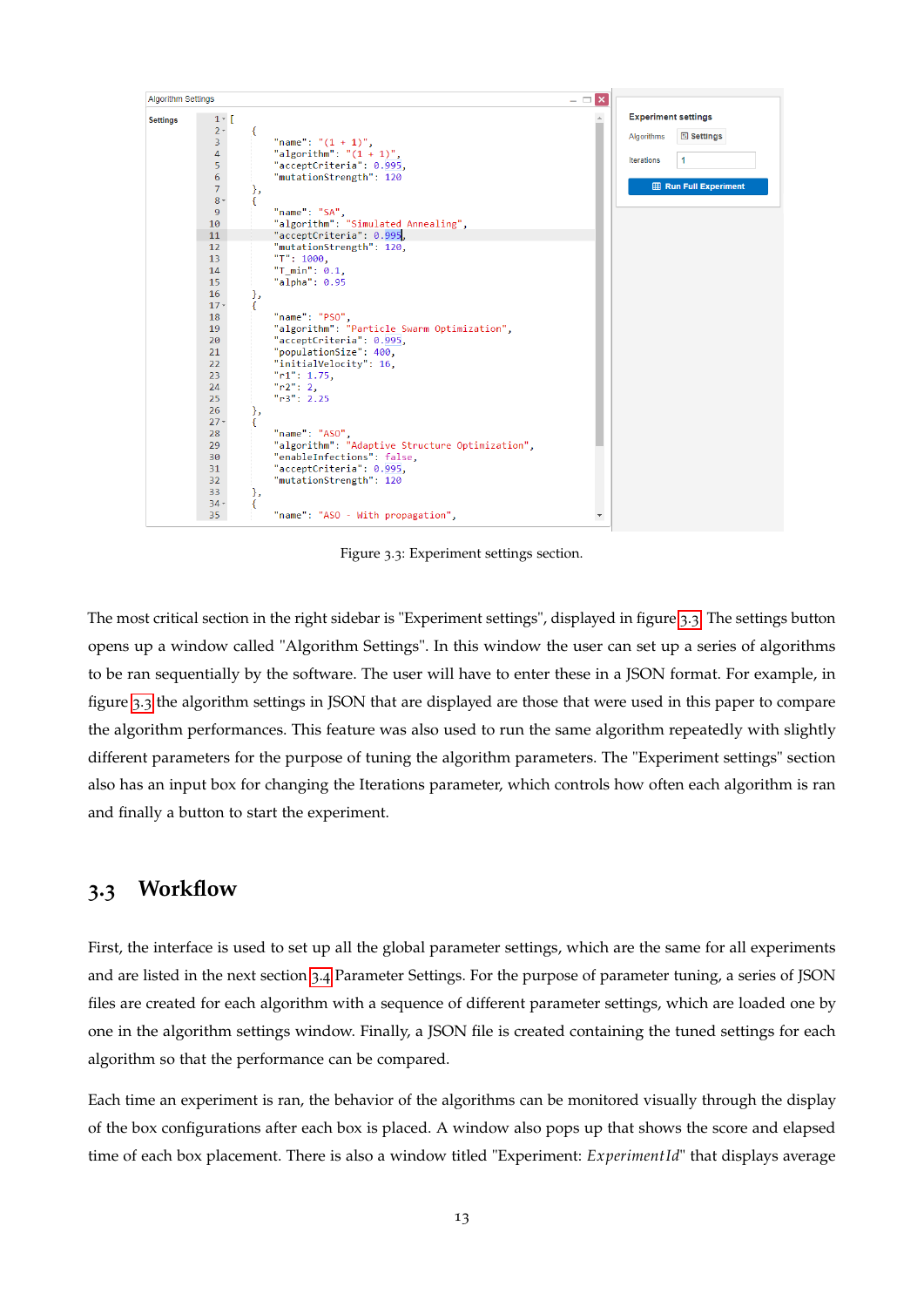<span id="page-17-2"></span>

| Experiment: 383           |                                       |                            |                    |                              |                             | $ \Box$ $\times$                                                                                                                                                                                                                                                                                                                                                      |                     |                                            |              |                          |                     |                          |
|---------------------------|---------------------------------------|----------------------------|--------------------|------------------------------|-----------------------------|-----------------------------------------------------------------------------------------------------------------------------------------------------------------------------------------------------------------------------------------------------------------------------------------------------------------------------------------------------------------------|---------------------|--------------------------------------------|--------------|--------------------------|---------------------|--------------------------|
| <b>B</b> Download LaTeX   |                                       |                            |                    |                              |                             |                                                                                                                                                                                                                                                                                                                                                                       | Run: 2007           |                                            |              |                          |                     | $ \blacksquare$ $\times$ |
| Name                      | <b>Algorithm</b>                      | <b>AVG</b><br><b>Score</b> | <b>AVG</b><br>Time | <b>STDEV</b><br><b>Score</b> | <b>STDEV</b><br><b>Time</b> | <b>Settings</b>                                                                                                                                                                                                                                                                                                                                                       | $1 \quad 2 \quad 3$ | $5 \t6 \t- 11 \t12 \t13$<br>$\overline{4}$ |              |                          |                     |                          |
|                           |                                       |                            |                    |                              |                             |                                                                                                                                                                                                                                                                                                                                                                       | <b>Iteration</b>    | <b>ShapeNumber</b>                         | <b>Time</b>  | <b>DisplacementGrade</b> | <b>OverlapGrade</b> | OverallGrade             |
| $(1 + 1)$                 | $(1 + 1)$                             | 0.9779                     | 622.6848           | 0.0021                       | 14.6064                     | { "name": "(1 + 1)",<br>"algorithm": "(1 + 1)",<br>"acceptCriteria": 0.995,<br>"mutationStrength": 120,<br>"iteration": 1, "ld": null }                                                                                                                                                                                                                               |                     | -1                                         | $\mathbf{0}$ | $\blacktriangleleft$     | 1                   | $\mathbf{1}$             |
|                           |                                       |                            |                    |                              |                             |                                                                                                                                                                                                                                                                                                                                                                       |                     | $\overline{2}$                             | 27.4         | 0.8305                   |                     | 0.9846                   |
|                           |                                       |                            |                    |                              |                             | "name": "SA",<br>algorithm": "Simulated                                                                                                                                                                                                                                                                                                                               |                     | 3                                          | 41.5         | 0.8633                   |                     | 0.9876                   |
|                           | Simulated                             |                            |                    |                              | 4.8075                      | Annealing".                                                                                                                                                                                                                                                                                                                                                           |                     | $\Delta$                                   | 23.1         | 0.9117                   |                     | 0.992                    |
| <b>SA</b>                 | Annealing                             | 0.9936                     | 67.2584            | 0.0001                       |                             | "acceptCriteria": 0.995,<br>"mutationStrength": 120,<br>"T": 1000, "T_min": 0.1,<br>"alpha": 0.95, "iteration":<br>1, "Id": null                                                                                                                                                                                                                                      |                     | 5                                          | 56.2         | 0.9382                   |                     | 0.9944                   |
|                           |                                       |                            |                    |                              |                             |                                                                                                                                                                                                                                                                                                                                                                       |                     | 6                                          | 30.2         | 0.876                    |                     | 0.9887                   |
|                           | Particle<br>Swarm                     | 0.9907                     |                    | 0.0013                       | 60.9789                     | $\left\{ \begin{array}{ll} \text{"name":} "PSO", \\ \text{"algorithm":} "Particle\\ \text{"vaceptCriteria":} 0.995, \\ \text{"populationSize":} 400, \\ \text{"initial":} 1.75, \text{``r}2~:} 2.25, \\ \text{"1.75,} \text{``r}2~:} 2.73". \\ \text{"Iteration@:} 1.76, \text{``r}3~:} 2.25, \\ \text{``iteration":} 1, \text{``left'': null''} \end{array} \right.$ |                     | $\overline{7}$                             | 35.8         | 0.8825                   |                     | 0.9893                   |
|                           |                                       |                            |                    |                              |                             |                                                                                                                                                                                                                                                                                                                                                                       |                     | 8                                          | 67.5         | 0.9333                   |                     | 0.9939                   |
| <b>PSO</b>                |                                       |                            | 714.7836           |                              |                             |                                                                                                                                                                                                                                                                                                                                                                       |                     | 9                                          | 45.6         | 0 9448                   |                     | 0.995                    |
|                           | Optimization                          |                            |                    |                              |                             |                                                                                                                                                                                                                                                                                                                                                                       |                     | 10                                         | 15.4         | 0.9459                   |                     | 0.9951                   |
|                           |                                       |                            |                    |                              |                             |                                                                                                                                                                                                                                                                                                                                                                       |                     | 11                                         | 53.2         | 0.8821                   |                     | 0.9893                   |
|                           |                                       |                            |                    |                              |                             | { "name": "ASO",<br>"algorithm": "Adaptive                                                                                                                                                                                                                                                                                                                            |                     | 12                                         | 50.6         | 0.9127                   |                     | 0.9921                   |
| <b>ASO</b>                | Adaptive<br>Structure                 | 0.9875                     | 824.0572           | 0.0019                       | 47.9643                     | Structure Optimization",<br>"enableInfections": false,<br>"acceptCriteria": 0.995,                                                                                                                                                                                                                                                                                    |                     | 13                                         | 45           | 0.9323                   |                     | 0.9938                   |
|                           | Optimization                          |                            |                    |                              |                             | "mutationStrength": 120,<br>"iteration": 1, "Id": null }                                                                                                                                                                                                                                                                                                              |                     | 14                                         | 15.9         | 0.9463                   |                     | 0.9951                   |
|                           |                                       |                            |                    |                              |                             |                                                                                                                                                                                                                                                                                                                                                                       |                     | 15                                         | 62.5         | 0.9248                   |                     | 0.9932                   |
|                           |                                       |                            |                    |                              |                             | "name": "ASO - With                                                                                                                                                                                                                                                                                                                                                   |                     | 16                                         | 65           | 0.911                    |                     | 0.9919                   |
| ASO - With<br>propagation | Adaptive<br>Structure<br>Optimization | 0.9923                     | 653.1448           | 0.0004                       | 33.3679                     | Trainier ASO - With<br>"algorithm": "Adaptive<br>"algorithm": "Adaptive<br>"acceptCriteria": 0.995<br>"acceptCriteria": 0.995<br>"IntradionRate": 0.4<br>"IntectionRate": 0.4                                                                                                                                                                                         |                     |                                            |              |                          |                     |                          |

Figure 3.4: Browsing and exporting data.

scores, average elapsed times in milliseconds and standard deviations for each algorithm. This window is shown in figure [3](#page-17-2).4. All the data is stored in the SQL database, but there is also a convenient download button that converts the data straight to LaTeX tables.

# <span id="page-17-0"></span>**3.4 Parameter settings**

The *MaxConfigurations* parameter is set to 40,000 and the *AcceptCriteria* parameter is set to 0.995 for all algorithms. This is a matter of preference for the user of the application, if these parameters are set to lower values it will speed up the algorithms, but they will produce worse scores. In particular, the *AcceptCriteria* cut-off also introduces a lot of variance in the time measures, because the time measured for an algorithm that reaches the accept criteria threshold can be a fraction of one that doesn't. If a user would like to speed up the algorithms they could lower the max configurations and accept criteria parameters and the effect would be quite significant on average time spent computing with limited deterioration in the quality of the results. This would, however, introduce an increased sensitivity to randomness, which we would like to avoid while we are evaluating the algorithms for their performance in this paper.

<span id="page-17-1"></span>The size of the board that the boxes were placed on was 1657x1106 pixels. This size is typical when loading the application on a 2560x1440 pixels monitor. The *NumberOf Shapes* parameter is set to 50. This value was chosen because it tests the algorithms in scenarios where it is difficult to make room for the newest boxes without causing unavoidable overlaps on the board.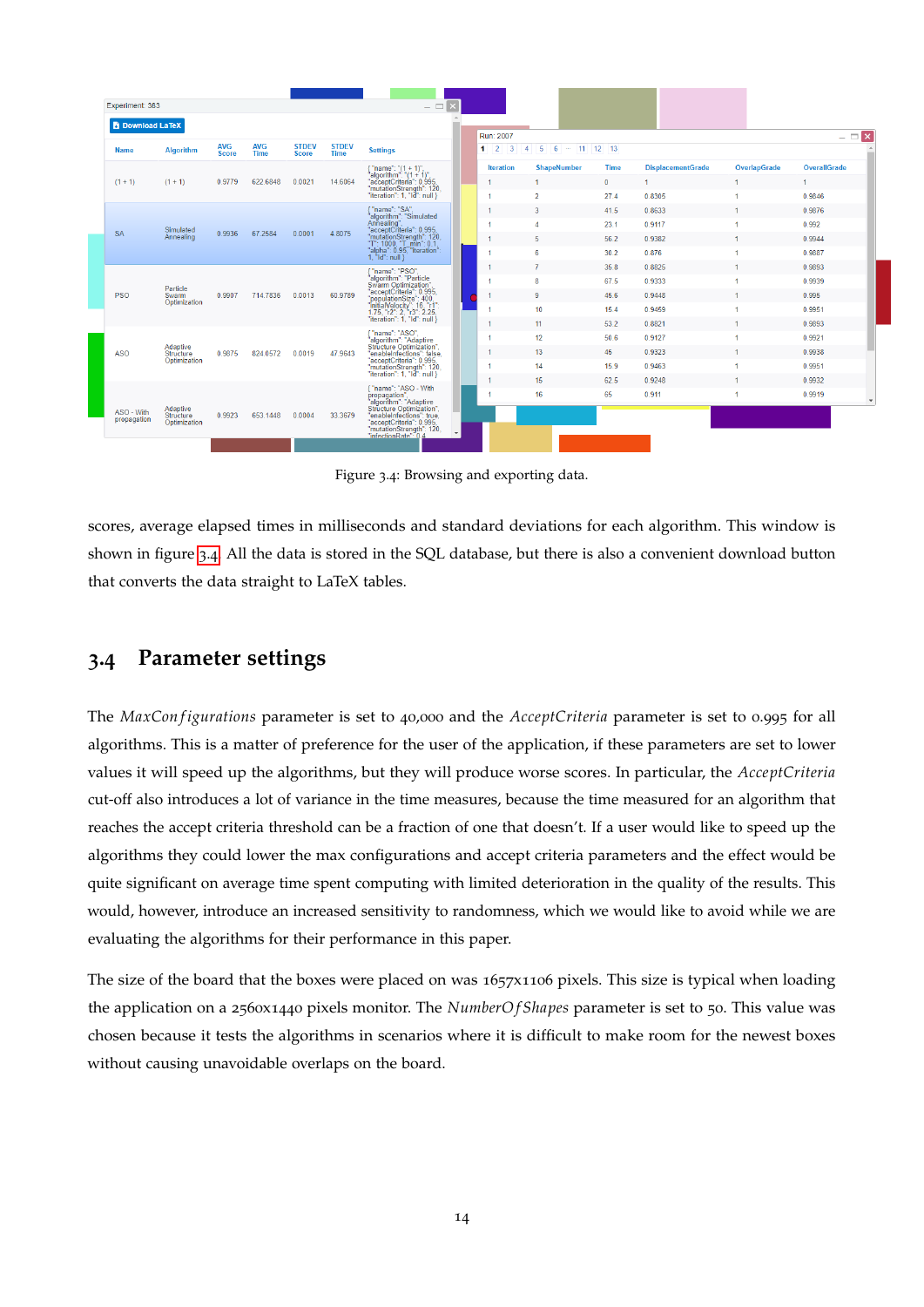### **3.4.1 (1 + 1)-Evolutionary Algorithm**

The (1 + 1) algorithm only has one parameter that was tuned, the *MutationStrength*. The captured data is displayed in table [3](#page-18-0).1. When the *MutationStrength* is set to a low value, 100 or less, the (1 + 1) algorithm seems to be more likely to get stuck in local optimums as smaller movements in boxes often don't go far enough to cause a reduction in overlap. A higher *MutationStrength*, which gives the boxes a chance to be moved further in single iterations, gives the  $(1 + 1)$  algorithm a chance to find an open spots for boxes at a greater distance. After the *MutationStrength* reaches about 120 the benefits level off, likely because this is about the size of a typical box and this value allows two stacked boxes to clear their overlap in a single or only a few iterations, which is important for the  $(1 + 1)$  algorithm to not get stuck in a local optimum.

The *MutationStrength* setting did not have a significant impact on the performance of the other algorithms as long as it wasn't set very low. For example, in table [3](#page-19-1).2 it is shown that the *MutationStrength* doesn't affect the average scores of the SA algorithm significantly. This is happening because SA and ASO have methods of getting out of local optimums that (1 + 1) doesn't possess and don't rely as much on the *MutationStrength* to get boxes out of overlap situations in a single iteration.

The *MutationStrength* was set to 120 for all algorithms because (1 + 1) performs well with this value and tests for other algorithms indicated that this value was nearly optimal with negligible score differences when compared to other settings.

<span id="page-18-0"></span>

| <b>Mutation Strength</b> | Algorithm | AVG Score | AVG Time | <b>STDEV Score</b> | <b>STDEV</b> Time |
|--------------------------|-----------|-----------|----------|--------------------|-------------------|
| $\overline{2}$           | $(1 + 1)$ | 0.8953    | 825.0890 | 0.0101             | 15.0308           |
| 6                        | $(1 + 1)$ | 0.9100    | 804.7290 | 0.0110             | 7.8236            |
| 10                       | $(1 + 1)$ | 0.9253    | 778.6195 | 0.0058             | 5.1772            |
| 20                       | $(1 + 1)$ | 0.9417    | 758.8895 | 0.0031             | 19.1529           |
| 40                       | $(1 + 1)$ | 0.9652    | 746.6085 | 0.0022             | 7.5953            |
| 60                       | $(1 + 1)$ | 0.9682    | 710.8520 | 0.0042             | 15.9976           |
| 80                       | $(1 + 1)$ | 0.9733    | 673.1465 | 0.0020             | 6.1218            |
| 100                      | $(1 + 1)$ | 0.9730    | 656.0125 | 0.0042             | 42.7201           |
| 120                      | $(1 + 1)$ | 0.9779    | 654.5110 | 0.0017             | 16.0614           |
| 140                      | $(1 + 1)$ | 0.9767    | 627.5795 | 0.0013             | 19.8004           |
| 160                      | $(1 + 1)$ | 0.9774    | 625.1855 | 0.0038             | 23.6833           |
| 180                      | $(1 + 1)$ | 0.9763    | 617.2555 | 0.0031             | 30.2608           |
| 200                      | $(1 + 1)$ | 0.9753    | 609.1350 | 0.0030             | 17.4814           |

Table 3.1: (1 + 1) *MutationStrength* tuning results.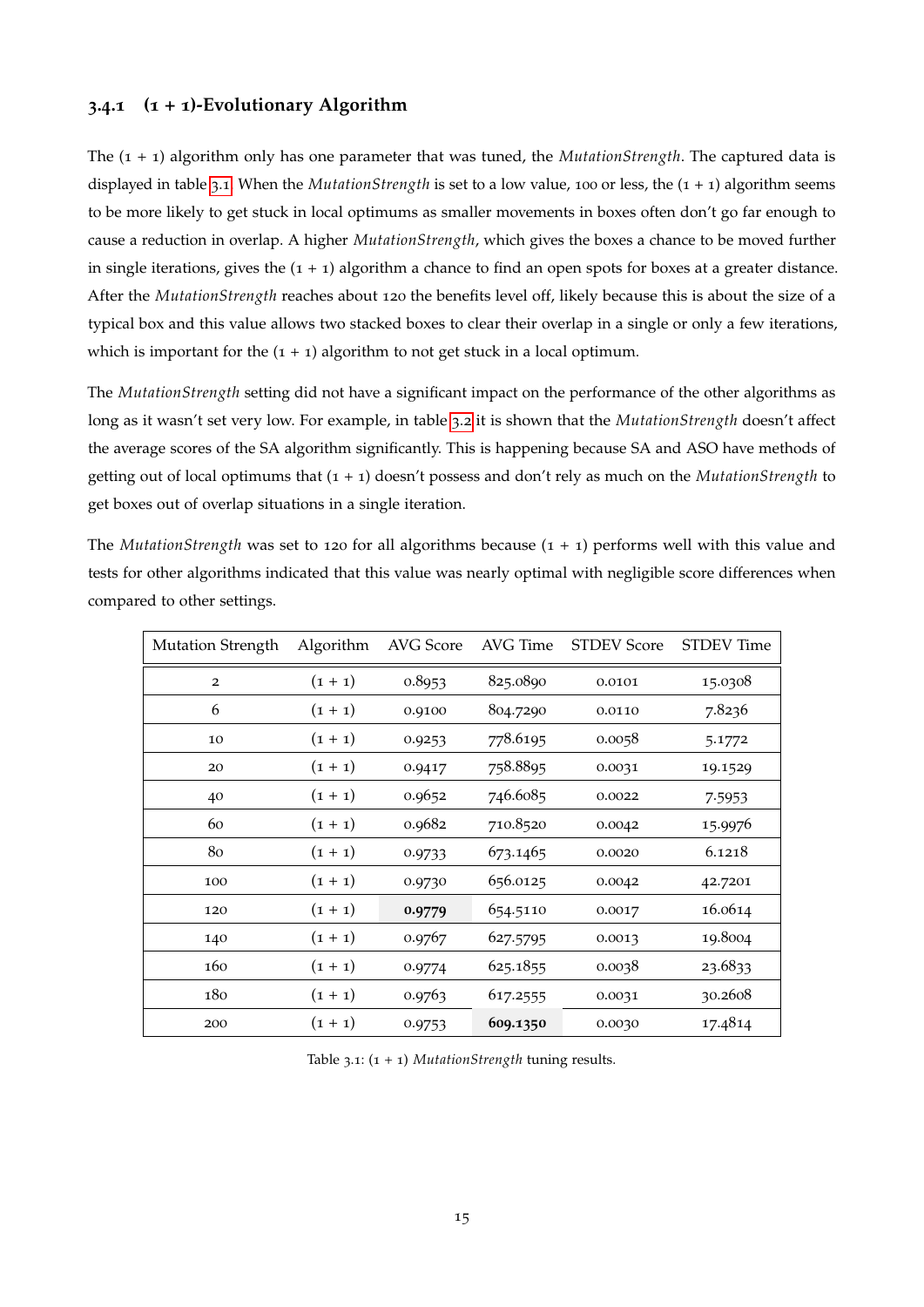<span id="page-19-1"></span>

| <b>Mutation Strength</b> | Algorithm | AVG Score | AVG Time | <b>STDEV Score</b> | <b>STDEV</b> Time |
|--------------------------|-----------|-----------|----------|--------------------|-------------------|
| 60                       | SA        | 0.9936    | 161.7775 | 0.0003             | 10.5311           |
| 80                       | <b>SA</b> | 0.9929    | 171.2265 | 0.0005             | 4.0495            |
| 100                      | <b>SA</b> | 0.9927    | 170.4780 | 0.0004             | 3.4135            |
| 120                      | SA        | 0.9926    | 165.9720 | 0.0010             | 15.2911           |
| 140                      | <b>SA</b> | 0.9925    | 164.6915 | 0.0002             | 11.2986           |
| 160                      | <b>SA</b> | 0.9934    | 154.0270 | 0.0003             | 5.7332            |
| 180                      | <b>SA</b> | 0.9914    | 170.5020 | 0.0008             | 3.0724            |
| 200                      | <b>SA</b> | 0.9922    | 152.7825 | 0.0009             | 9.1852            |
| 220                      | <b>SA</b> | 0.9922    | 160.1535 | 0.0004             | 7.0765            |

Table 3.2: SA Mutation Strength results.

# <span id="page-19-0"></span>**3.4.2 Simulated Annealing**

The Simulated Annealing algorithm used the same mutation function and mutation setting as the  $(1 + 1)$ algorithm, but had two remaining parameters to be tuned. A limitation of the software setup for this paper is that there is no built-in features for tuning parameters, such as a grid search. Instead, the JSON Settings feature was used to load a set of 28 possible parameter settings which would then be tested and evaluated. For these tests a grid was set up with the initial temperature  $T^0$  ranging from 10 to 1000 and the alpha *α* from 0.95 to 0.9999. The results can be found in table [3](#page-20-0).3.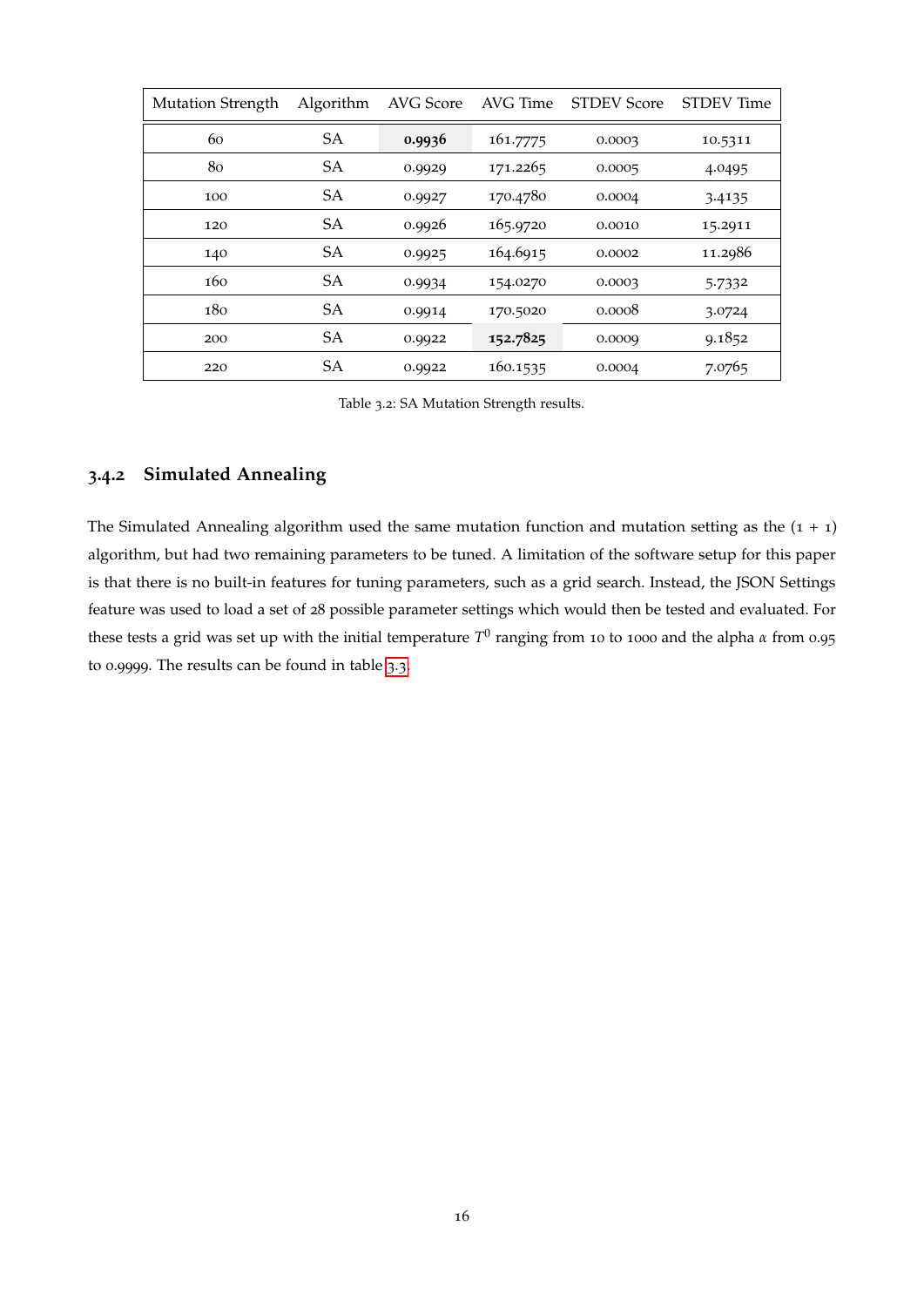<span id="page-20-0"></span>

| Settings                      | Algorithm | AVG Score | AVG Time | <b>STDEV Score</b> | <b>STDEV</b> Time |
|-------------------------------|-----------|-----------|----------|--------------------|-------------------|
| $T^0$ =10, $\alpha$ =0.95     | <b>SA</b> | 0.9775    | 256.3965 | 0.0025             | 10.9300           |
| $T^0$ =10, $\alpha$ =0.98     | <b>SA</b> | 0.9783    | 616.1120 | 0.0010             | 21.6589           |
| $T^0$ =10, $\alpha$ =0.99     | <b>SA</b> | 0.9803    | 572.0150 | 0.0016             | 21.7774           |
| $T^0$ =10, $\alpha$ =0.995    | SA        | 0.9796    | 543.2370 | 0.0017             | 11.8089           |
| $T^0$ =10, $\alpha$ =0.999    | SA        | 0.9846    | 477.0230 | 0.0007             | 12.0303           |
| $T^0$ =10, $\alpha$ =0.9995   | SA        | 0.9835    | 470.4265 | 0.0022             | 3.3288            |
| $T^0$ =10, $\alpha$ =0.9999   | <b>SA</b> | 0.9855    | 449.5495 | 0.0011             | 14.2582           |
| $T^0$ =50, $\alpha$ =0.95     | SA        | 0.9816    | 263.9080 | 0.0012             | 3.4096            |
| $T^0$ =50, $\alpha$ =0.98     | SA        | 0.9845    | 465.8840 | 0.0021             | 33.5981           |
| $T^0$ =50, $\alpha$ =0.99     | SA        | 0.9877    | 417.9565 | 0.0011             | 12.4291           |
| $T^0$ =50, $\alpha$ =0.995    | SA        | 0.9840    | 487.3200 | 0.0025             | 16.8099           |
| $T^0$ =50, $\alpha$ =0.999    | SA        | 0.9922    | 229.7510 | 0.0003             | 17.5061           |
| $T^0$ =50, $\alpha$ =0.9995   | SA        | 0.9924    | 206.5340 | 0.0001             | 15.1319           |
| $T^0$ =50, $\alpha$ =0.9999   | SA        | 0.9923    | 205.0670 | 0.0003             | 11.7781           |
| $T^0$ =100, $\alpha$ =0.95    | <b>SA</b> | 0.9867    | 242.1730 | 0.0015             | 19.2769           |
| $T^0$ =100, $\alpha$ =0.98    | SA        | 0.9908    | 368.6445 | 0.0003             | 12.9012           |
| $T^0$ =100, $\alpha$ =0.99    | SA        | 0.9917    | 300.5980 | 0.0004             | 21.6665           |
| $T^0$ =100, $\alpha$ =0.995   | SA        | 0.9929    | 214.6365 | 0.0001             | 24.5172           |
| $T^0$ =100, $\alpha$ =0.999   | <b>SA</b> | 0.9924    | 180.5900 | 0.0001             | 9.5942            |
| $T^0$ =100, $\alpha$ =0.9995  | SA        | 0.9919    | 173.7220 | 0.0001             | 6.6194            |
| $T^0$ =1000, $\alpha$ =0.95   | SA        | 0.9930    | 114.6395 | 0.0001             | 3.7577            |
| $T^0$ =1000, $\alpha$ =0.98   | SA        | 0.9927    | 192.8320 | 0.0001             | 10.7297           |
| $T^0$ =1000, $\alpha$ =0.99   | SA        | 0.9917    | 184.8940 | 0.0001             | 1.6709            |
| $T^0$ =1000, $\alpha$ =0.995  | SA        | 0.9883    | 168.3985 | 0.0005             | 2.9719            |
| $T^0$ =1000, $\alpha$ =0.999  | SA        | 0.9692    | 177.3190 | 0.0004             | 1.9492            |
| $T^0$ =1000, $\alpha$ =0.9995 | <b>SA</b> | 0.9660    | 171.2790 | 0.0011             | 8.6786            |
| $T^0$ =1000, $\alpha$ =0.9999 | SA        | 0.9605    | 184.1825 | 0.0017             | 6.9552            |

For both score and time performance, the standout parameter combination was *T* <sup>0</sup>=1000, *α*=0.95. The final set of parameter setting for the SA algorithm can be seen in table [3](#page-21-2).4.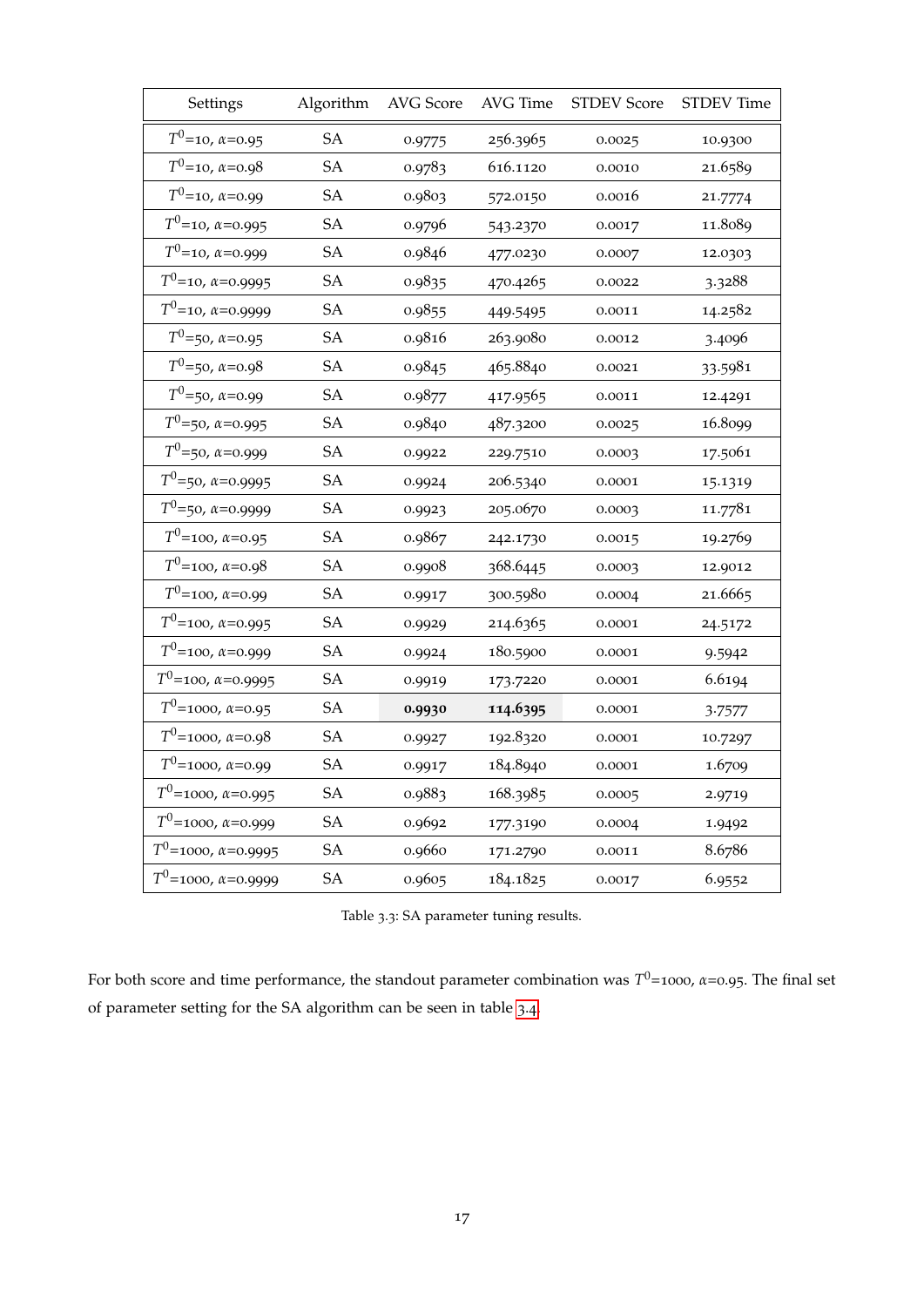| Parameter        | Setting |
|------------------|---------|
| MutationStrength | 120     |
| $T^0$            | 1000    |
| $\alpha$         | 0.95    |

Table 3.4: SA parameter settings.

### <span id="page-21-2"></span><span id="page-21-0"></span>**3.4.3 Particle Swarm Optimization**

<span id="page-21-3"></span>The PSO algorithm had five parameters that were to be tuned. Given the particular set of features in the dashboard application, it was decided that it was best to do this in multiple steps. First, tests were done with typical PSO settings to find an adequate initial velocity (*v*) setting, which turned out to be *v*=12. Then a parameter grid search was created using *v*=12, *pop* ranging from 50 to 1000 and all three *r* parameters ranging from 1.5 to 4 (appendix table [6](#page-35-0).3). Then with *pop*=400 and *r*=2 the initial velocity was re-evaluated (appendix table [6](#page-36-1).4) and was changed from  $v=12$  to  $v=16$ . Finally, the *r*1, *r*2 and *r*3 parameters were tuned individually (appendix table [6](#page-36-2).5). The final set of parameter setting for the PSO algorithm can be seen in table [3](#page-21-3).5.

| Parameter      | Setting        |
|----------------|----------------|
| pop            | 400            |
| $\overline{v}$ | 12             |
| r1             | 1.75           |
| r2             | $\overline{2}$ |
| rЗ             | 2.25           |

Table 3.5: PSO parameter settings.

### <span id="page-21-1"></span>**3.4.4 Adaptive Swarm Optimization with Propagation**

The ASO algorithm without propagation only uses the Mutation Strength parameter, so we can move on straight to ASOP tuning. The ASOP algorithm was tested with a variety of propagation rate (*p*) settings, ranging from 0.01 to 1 (table [3](#page-22-0).6). It turns out that both low and high values don't perform as well, but any propagation rate value performs better than ASO without propagation when the results from table 3.[6](#page-22-0) are compared to the ASO score averages in the upcoming results section ([4](#page-23-3).1). The final set of parameter setting for the ASOP algorithm can be seen in table [3](#page-22-1).7.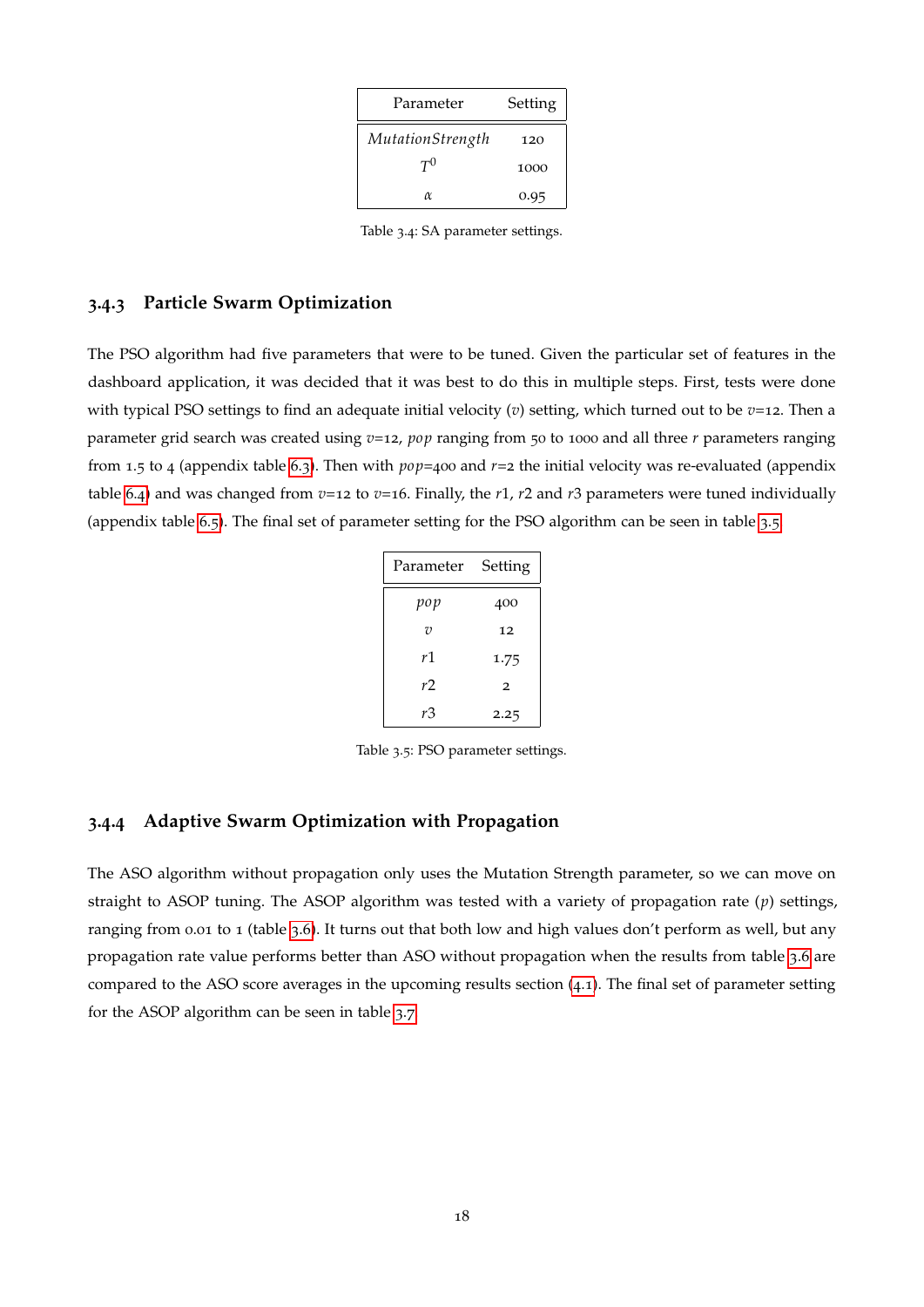<span id="page-22-0"></span>

| Settings | Algorithm | AVG Score | AVG Time | <b>STDEV Score</b> | <b>STDEV</b> Time |
|----------|-----------|-----------|----------|--------------------|-------------------|
| $p=0.01$ | ASOP      | 0.9881    | 337.0665 | 0.0015             | 24.1271           |
| $p=0.05$ | ASOP      | 0.9893    | 320.7745 | 0.0009             | 18.9414           |
| $p=0.1$  | ASOP      | 0.9896    | 306.4795 | 0.0011             | 25.3127           |
| $p=0.2$  | ASOP      | 0.9900    | 297.7325 | 0.0004             | 17.5444           |
| $p=0.3$  | ASOP      | 0.9904    | 289.0285 | 0.0005             | 9.1029            |
| $p=0.4$  | ASOP      | 0.9911    | 271.8485 | 0.0004             | 24.9294           |
| $p=0.5$  | ASOP      | 0.9901    | 281.3920 | 0.0015             | 37.8935           |
| $p=0.6$  | ASOP      | 0.9907    | 278.4790 | 0.0003             | 11.8073           |
| $p=0.7$  | ASOP      | 0.9887    | 308.2250 | 0.0014             | 18.2850           |
| $p=0.8$  | ASOP      | 0.9906    | 281.8345 | 0.0004             | 16.9461           |
| $p=0.9$  | ASOP      | 0.9875    | 318.7885 | 0.0027             | 31.5536           |
| $p=1$    | ASOP      | 0.9851    | 328.5670 | 0.0043             | 37.8053           |

<span id="page-22-1"></span>Table 3.6: ASOP parameter tuning results.

| Parameter        | Setting |
|------------------|---------|
| MutationStrength | 120     |
|                  | 0.4     |

Table 3.7: ASOP parameter settings.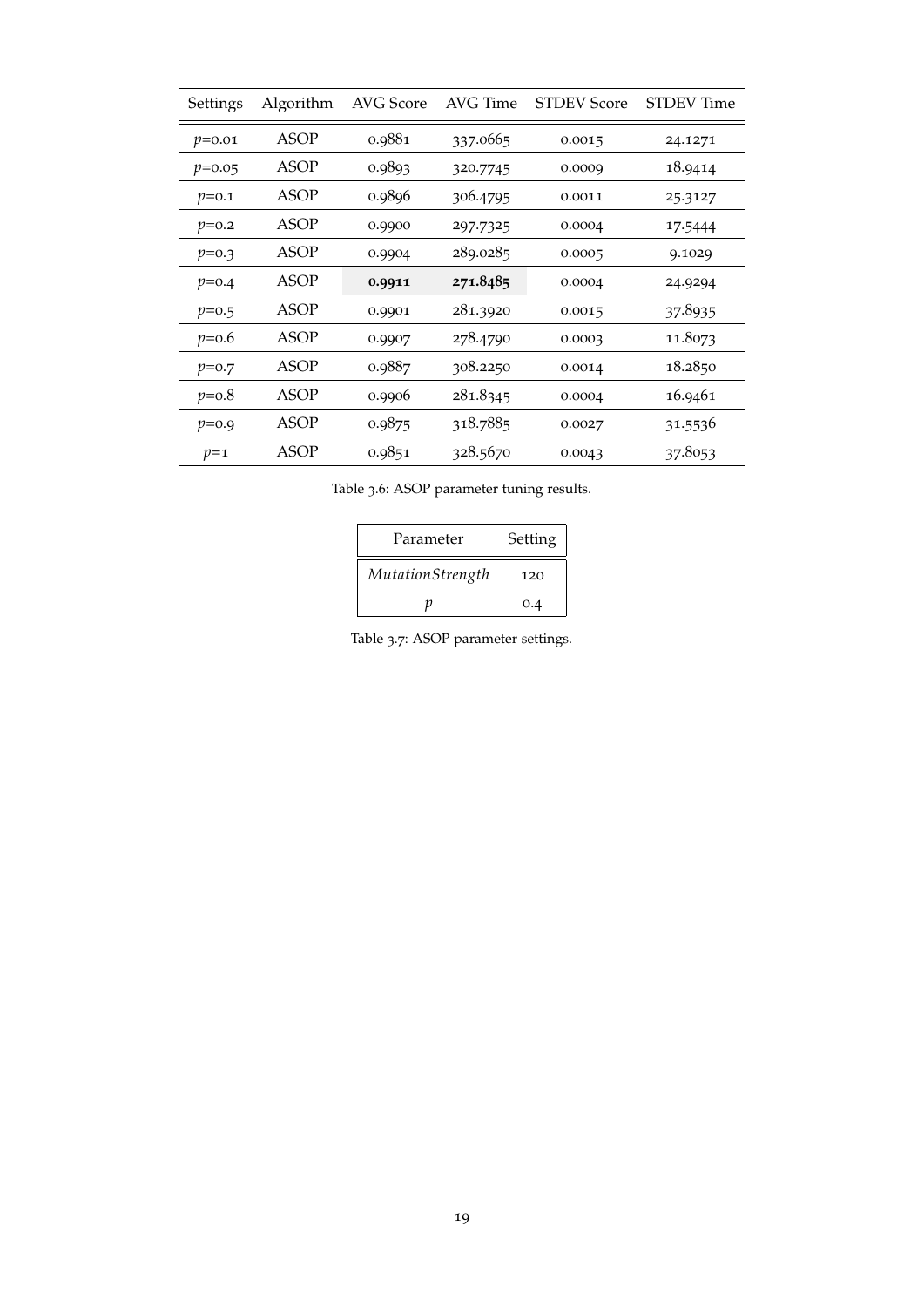# <span id="page-23-0"></span>**4 | Results**

| Algorithm       | AVG Score | AVG Time | <b>STDEV Score</b> | <b>STDEV</b> Time |
|-----------------|-----------|----------|--------------------|-------------------|
| $(1 + 1)$       | 0.9747    | 623.8025 | 0.0035             | 29.1732           |
| SА              | 0.9929    | 75.8795  | 0.0001             | 3.1454            |
| PSO <sup></sup> | 0.9904    | 421.9971 | 0.0013             | 51.6700           |
| ASO             | 0.9858    | 348.7890 | 0.0016             | 28.1880           |
| ASOP            | 0.9906    | 275.3725 | 0.0006             | 14.1137           |

# <span id="page-23-3"></span><span id="page-23-1"></span>**4.1 Algorithm performance evaluation**

Table 4.1: Final score and time averages after 30 iterations of 50 incremental box placements.

Table [4](#page-23-3).1 displays the final score and time averages after running each algorithm 30 times using the settings discussed in section 3.4 Parameter settings. As expected, the  $(1 + 1)$  performed the worst in both score and time averages. SA and ASOP both performed very well with high average score and SA is outstanding when it comes to time performance. Using these metrics the SA algorithm definitely comes out as the best choice to tackle the Incremental Box Placement problem, but it does have a downside that is not directly represented in this data. We will discuss these kinds of characteristics and behaviors of each algorithm in the next sections.

### <span id="page-23-2"></span>**4.1.1 (1+1)-Evolutionary Algorithm**

Given the simplistic nature of the  $(1 + 1)$  algorithm, it actually performed surprisingly well when there is a low to medium number of boxes on the board. This can be seen in figure [4](#page-24-0).1. Each box was incrementally placed on the target marker represented by the red circle and the other boxes were neatly moved out of the way without many unnecessary gaps and with zero overlap. In rare cases it even achieves higher scores than the SA and PSO algorithms when there are only a few boxes on the board, because it is less likely to make moves that don't result in a direct score increase and is therefore unlikely to introduce unnecessary displacement.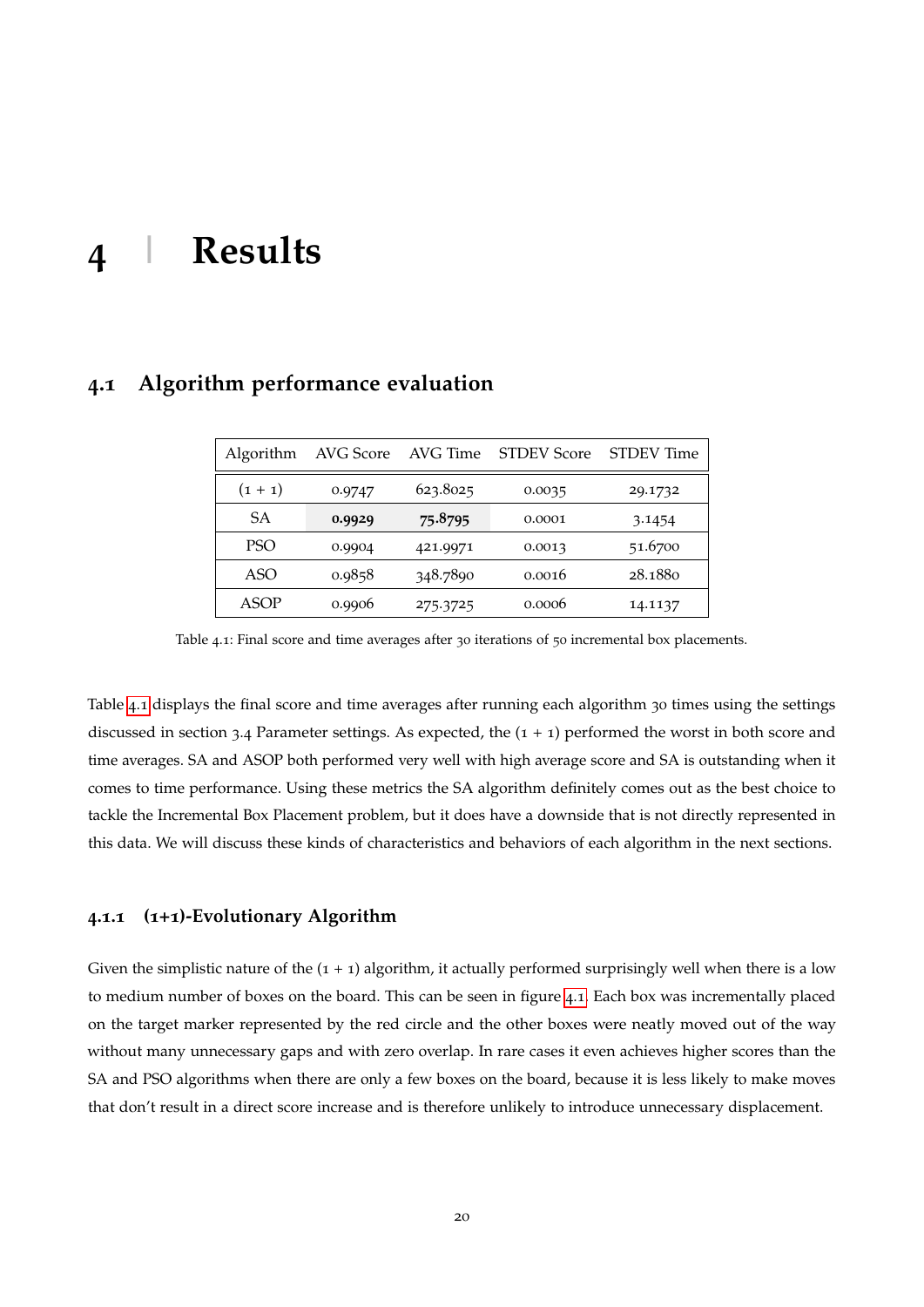<span id="page-24-0"></span>

Figure 4.1: 8th box added with  $(1 + 1)$ 

<span id="page-24-1"></span>

| Algorithm        | AVG Score | AVG Time | <b>STDEV Score</b> | STDEV Time |
|------------------|-----------|----------|--------------------|------------|
| $(1 + 1)$        | 0.9898    | 143.6617 | 0.0023             | 26.3612    |
| SА               | 0.9920    | 37.6550  | 0.0002             | 2.2527     |
| PSO <sup>-</sup> | 0.9908    | 152.8856 | 0.0013             | 18.3380    |
| ASO              | 0.9913    | 157.3378 | 0.0006             | 16.4174    |
| ASOP             | 0.9920    | 147.0128 | 0.0002             | 10.0474    |

Table 4.2: Only 18 incremental box placements.

As soon as there are around 20 boxes on the board the performance of the  $(1 + 1)$  algorithm usually starts deteriorating rapidly. Table [4](#page-24-1).2 shows that score-wise the  $(1 + 1)$  algorithm can actually keep up quite well up to the 18 boxes mark. The average score is moderately lower than other algorithms, and the standard deviation is significantly higher. The standard deviation is high because in some iterations it already gets into situations where it can't solve the box overlap problem properly. This only gets worse from here on out for the  $(1 + 1)$ algorithm as it incrementally adds additional boxes. This is also why the standard deviation is high in table [4](#page-24-0).1, it can get completely stuck in a local optimum, but this doesn't always happen.

A typical box overlap problem caused by a local optimum is shown in figure [4](#page-25-1).2. As additional boxes are placed in the center of the screen the  $(1 + 1)$  algorithm doesn't have a mechanism to create sufficient space to avoid overlap. The cause of this problem can be explained by its mutation function. During each mutation iteration only a single box is moved. If this box happens to be one of the stacked boxes in the center you'd think that moving it would likely decrease overall overlap, but this isn't always the case. Since the  $(1 + 1)$ algorithm tends to place all boxes so tightly next to each other it gets into a situation where moving a stacked box in the center in any direction just creates new overlap and therefore doesn't improve the scoring.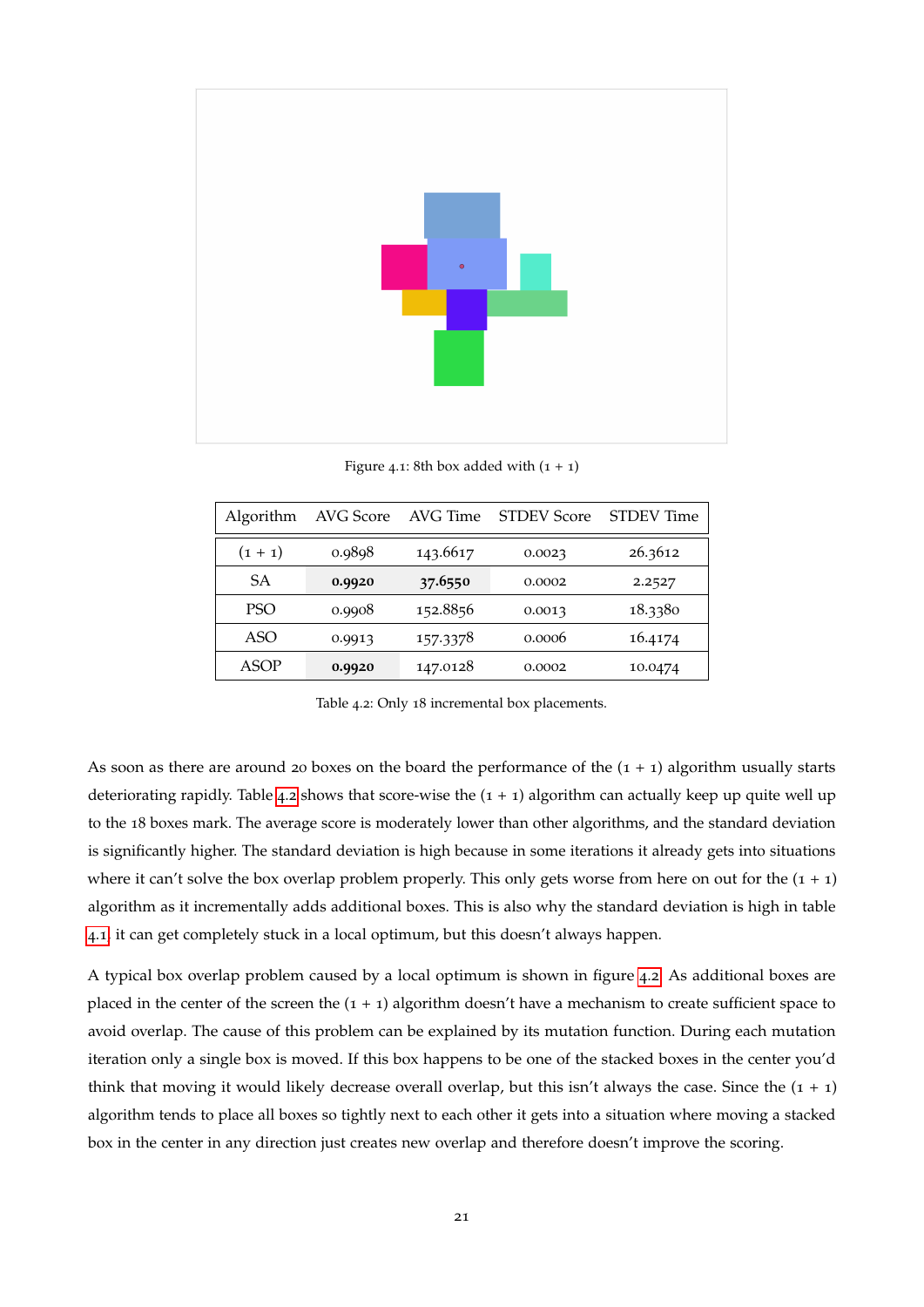If one of the boxes on the outside is moved instead it won't help with reducing overlap, since that mostly occurs in the center, so it will only increase displacement, which in turn decreases the score. Moving the boxes on the outside is actually necessary to create space for the stacked boxes in the center, but since only one box is moved in each iteration there is no reward mechanism for creating space. What ends up happening is that more and more boxes are stacked in the center with no way out. This problem can be delayed with a higher *MutationStrength* setting, as it allows the center boxes to simply jump over the outside boxes in a single iteration and thereby reduce overall overlap. This is why (1 + 1) responds so well to higher *MutationStrength* in section 3.4 Parameter settings, but this only works up to a certain point, as high *MutationStrength* starts negatively affecting displacement scores.

<span id="page-25-1"></span>

Figure 4.2: 43rd box added with  $(1 + 1)$ 

### <span id="page-25-0"></span>**4.1.2 Simulated Annealing**

The SA algorithm performs the best out of all algorithms based on both the average score and average time metrics. The standard deviations are also very low. The algorithm is simply consistently good at keeping the overlap at zero and at the same time moving the boxes very efficiently to keep displacement low. Its ability to solve the overlap problems so well can be explained by contrasting it to the mutation issues of the  $(1 + 1)$ algorithm. The  $(1 + 1)$  algorithm would work itself into configurations where any movement of the stacked center boxes would not result in overlap improvements. The SA algorithm, however, tends to make small adjustments to surrounding boxes even when they don't immediately cause a score improvement and those tiny gaps then create score improvements when the stacked boxes are moved, which then cascades outwards and creates space for stacked boxes.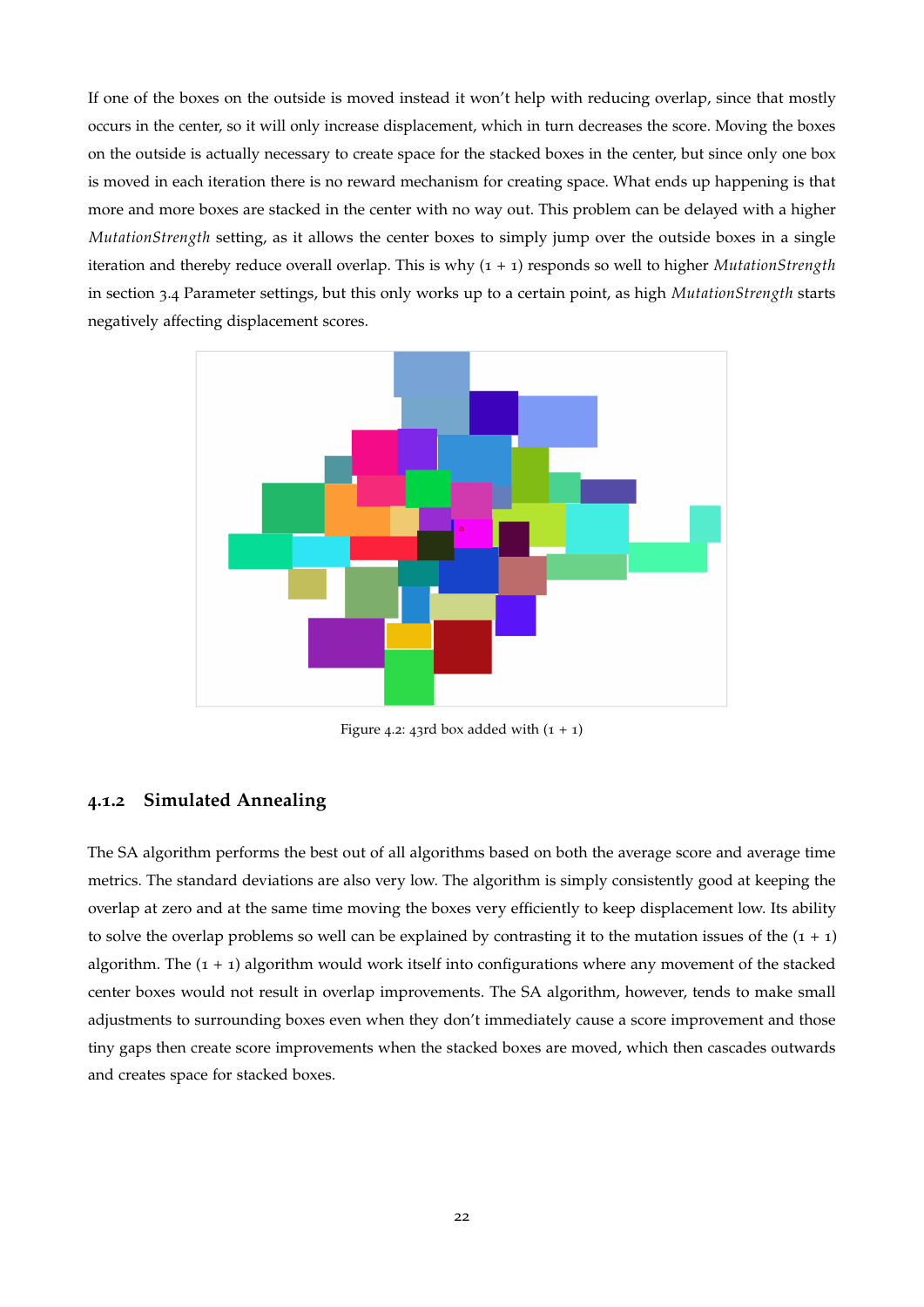<span id="page-26-0"></span>

Figure 4.3: 31 boxes on the left and then 32 boxes on the right.

While this mechanism usually works fantastically, it does sometimes create a new problem due to unnecessary displacement. This scenario is illustrated in figure [4](#page-26-0).3. When the 32nd box was placed many of the boxes were moved in an outward direction further than was necessary to make space in the center for the newest box.

This only seems to happen when the algorithm and struggles with finding a solution for the overlap for longer than usual. During this time additional outward movement of the boxes occurs and then when the overlap is solved not enough iterations remain to bring back the boxes to more optimal displacement locations.

It is reasonable to assume that this problem would have a noticeably negative affect on average scoring for SA when compared to other algorithms, but this is not the case. The unnecessary displacement tends to only be a few pixels for each box and therefore doesn't impact the displacement score significantly. This characteristic of SA can be best described as "incidental noise". There is currently no scoring metric used in this paper that specifically penalizes noise.

For certain use cases such as user interfaces, this potentially creates a disconnect between the jarring visual effect of seeing many boxes move slightly in random directions and the scoring methods used in this paper. This is the only reason that was found that could justify choosing another algorithm such as ASOP over SA in certain use cases, since ASOP doesn't suffer from this problem to the same extent.

The main proponent for using SA is then still the incredibly low average time spent when compared to the other algorithms. There are two main reasons for this. Firstly, the mutation and evaluation components of SA are computationally cheap when compared to PSO and ASOP. Where PSO needs to calculate and execute velocities and ASOP evaluates and ranks every single box, SA just needs to keep track of the temperature and uses the most basic mutation function that is also used in  $(1 + 1)$ . Secondly, because of the efficiency of SA in solving overlap issues it is much more likely to reach the Accept Criteria score of 0.995 that was used in this paper.

The time efficiency of SA opens the door to solving the "incidental noise" problem with an adjustment of parameters instead of using a different algorithm to avoid it. As explained earlier, the noise seems to occur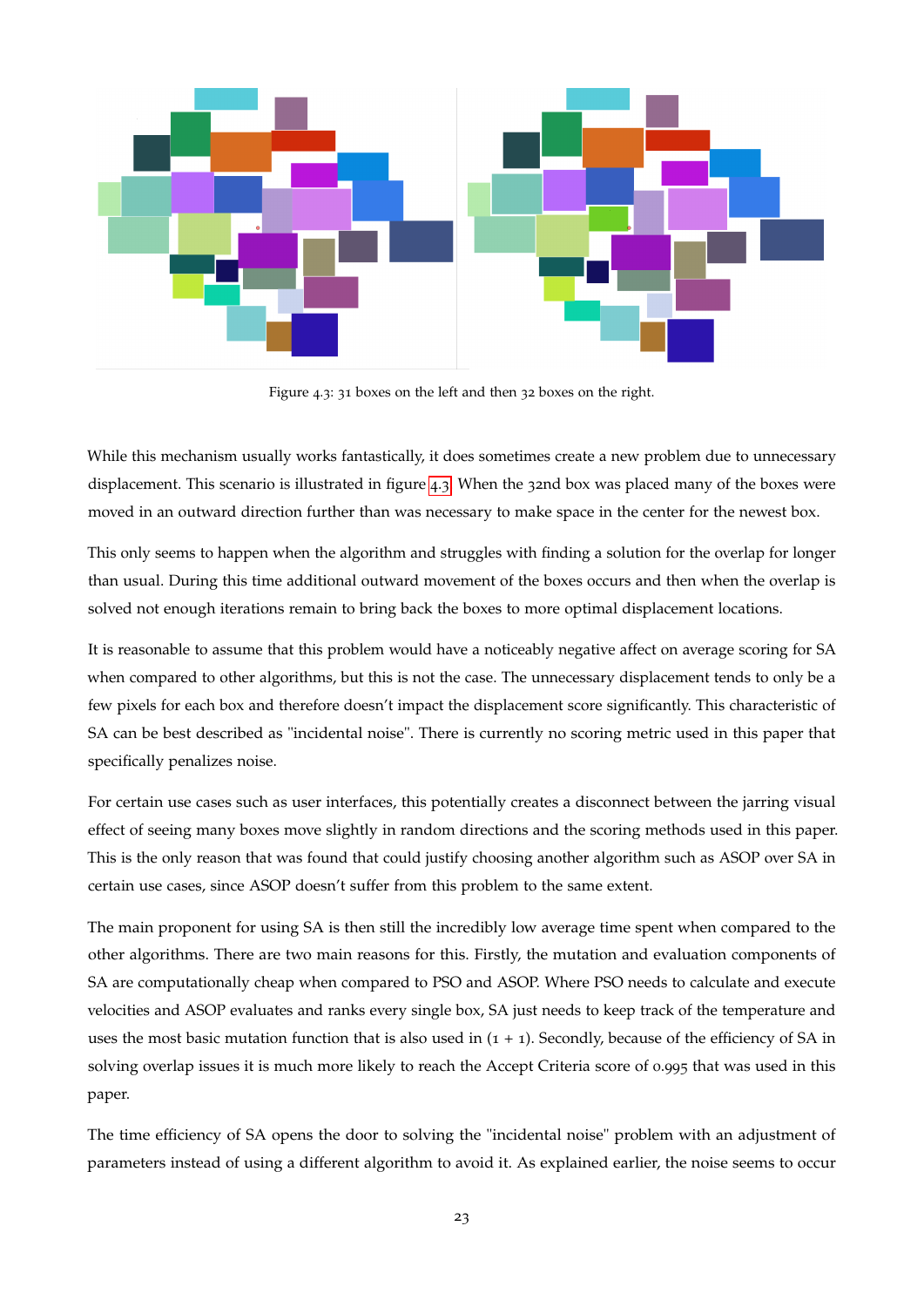when it expended most of its computational allowance finding a solution for overlap and not having enough iterations remaining for optimizing the displacement thereafter. This means that simply increasing the Max Configuration setting specifically for SA might resolve this issue. And this would be fine from a time spent perspective, because SA would probably still be the fastest algorithm even if you significantly increase the number of Max Configurations for the algorithm.

# <span id="page-27-0"></span>**4.1.3 Particle Swarm Optimization**

PSO is the most distinctive algorithm in this list, since it doesn't use the  $(1 + 1)$  mutation function. Still, it performs quite similarly score-wise. The average time spent computing is far worse than both SA (456.14% slower) and ASOP (53.25% slower), but after SA it is the next best algorithm for average score together with ASOP.

When you take a closer look at the box configurations after each incremental addition more contrasts begin to appear, however. The most stark one being the way that PSO displaces boxes to solve overlap problems. With SA we saw a mechanism of creating space for new boxes by moving them away from the center of the board, but PSO tends to handle this differently. In figure [4](#page-27-1).4 you can see how instead of incrementally creating space, PSO decides to move the box marked as 1 all the way to the outside to make room for the new box marked as 2.

The new box marked as 2 leaves a lot of empty space surrounding it, so slightly moving the surrounding boxes to make room instead could have resulted in a better displacement score in this scenario. This seems to be the main reason why PSO lags behind SA in overall scoring. There are, however, also instances where the PSO method of creating space for new boxes wins out.

<span id="page-27-1"></span>

Figure 4.4: PSO: 17 boxes on the left and then 18 boxes on the right.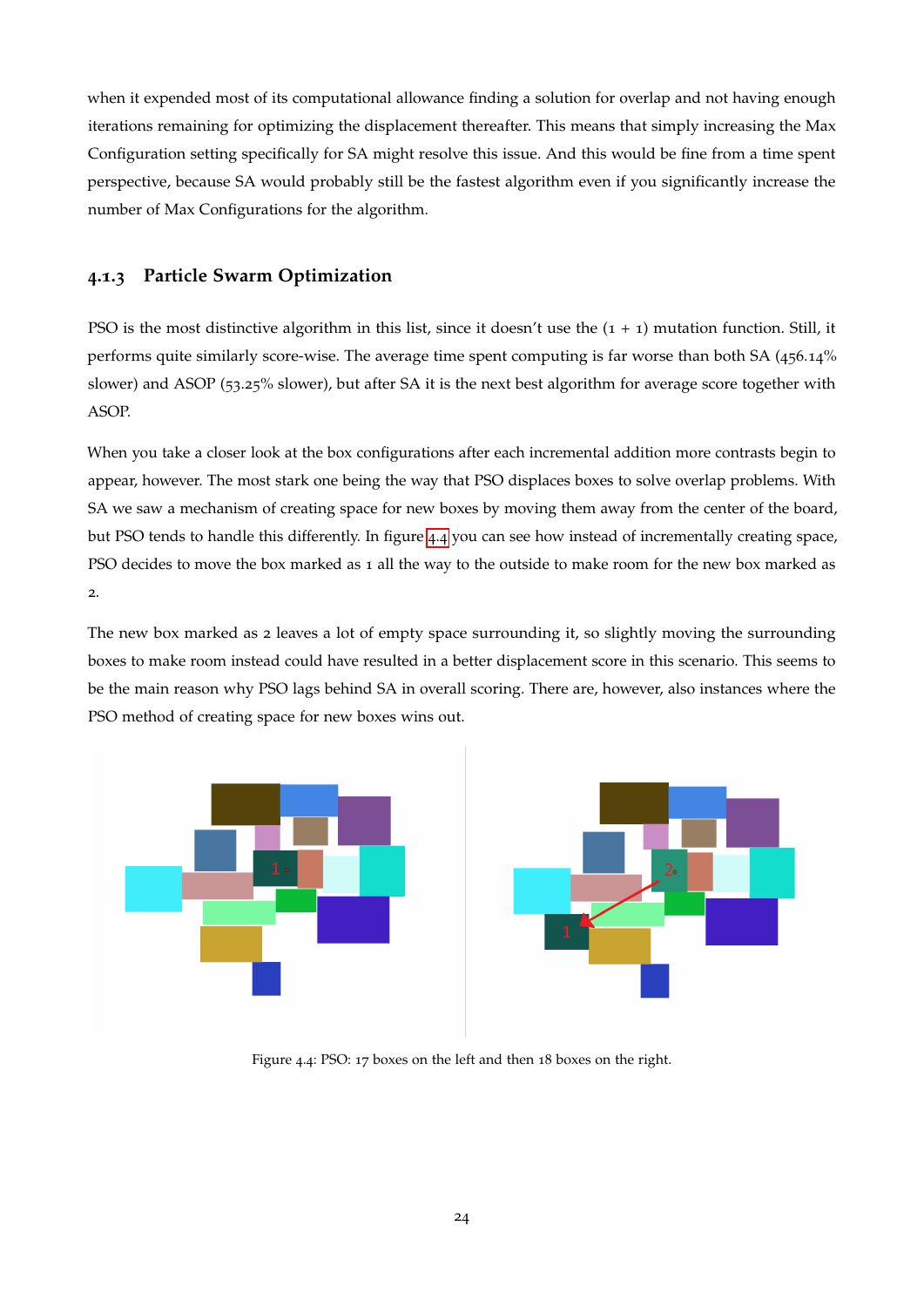<span id="page-28-1"></span>

|                | Box Number  Displacement Score  Overlap Score  Overall Score |              |              |
|----------------|--------------------------------------------------------------|--------------|--------------|
| $\mathbf{1}$   | $\mathbf{1}$                                                 | $\mathbf{1}$ | $\mathbf{I}$ |
| $\overline{a}$ | 0.8091                                                       | $\mathbf 1$  | 0.9826       |
| 3              | 0.8283                                                       | $\mathbf 1$  | 0.9844       |
| $\overline{4}$ | 0.8825                                                       | $\mathbf 1$  | 0.9893       |
| 5              | 0.9118                                                       | 1            | 0.9920       |
| 6              | 0.8949                                                       | $\mathbf 1$  | 0.9904       |
| 7              | 0.8711                                                       | $\mathbf 1$  | 0.9883       |
| 8              | 0.8474                                                       | $\mathbf 1$  | 0.9861       |
| 9              | 0.8796                                                       | $\mathbf 1$  | 0.9891       |
| 10             | 0.9474                                                       | $\mathbf 1$  | 0.9952       |
| 11             | 0.01                                                         | $\mathbf 1$  | 0.91         |
| 12             | $\mathbf{I}$                                                 | 1            | $\mathbf{I}$ |
| 13             | 0.9770                                                       | $\mathbf 1$  | 0.9979       |
| 14             | 0.9358                                                       | 1            | 0.9942       |

Table 4.3: PSO scoring details for the extreme displacement scenario.

There is a more significant consistency issue with the PSO algorithm that needs to be discussed, which is displayed in figure [4](#page-28-0).5. Sometimes the PSO implementation suddenly creates an extreme amount of displacement for most or all of the boxes, which can be seen in the transition from 10 boxes on the left to 11 boxes on the right in the image. Table [4](#page-28-1).3 shows the scoring details for each incrementation. In the table you can see that when box 11 was placed the resulting displacement score was 0.01, which is the minimum score, but the overlap score was 1. Because of the 10 to 1 weighting of overlap to displacement this results in an overall score of 0.91 for the addition of box 11. This is a very bad score, so one could wonder why this configuration was chosen and how PSO still manages to get high overall averages.

<span id="page-28-0"></span>

Figure 4.5: PSO: 10 boxes on the left and then 11 boxes on the right.

What is likely happening is that sometimes due to pure randomness none of the particles in the PSO's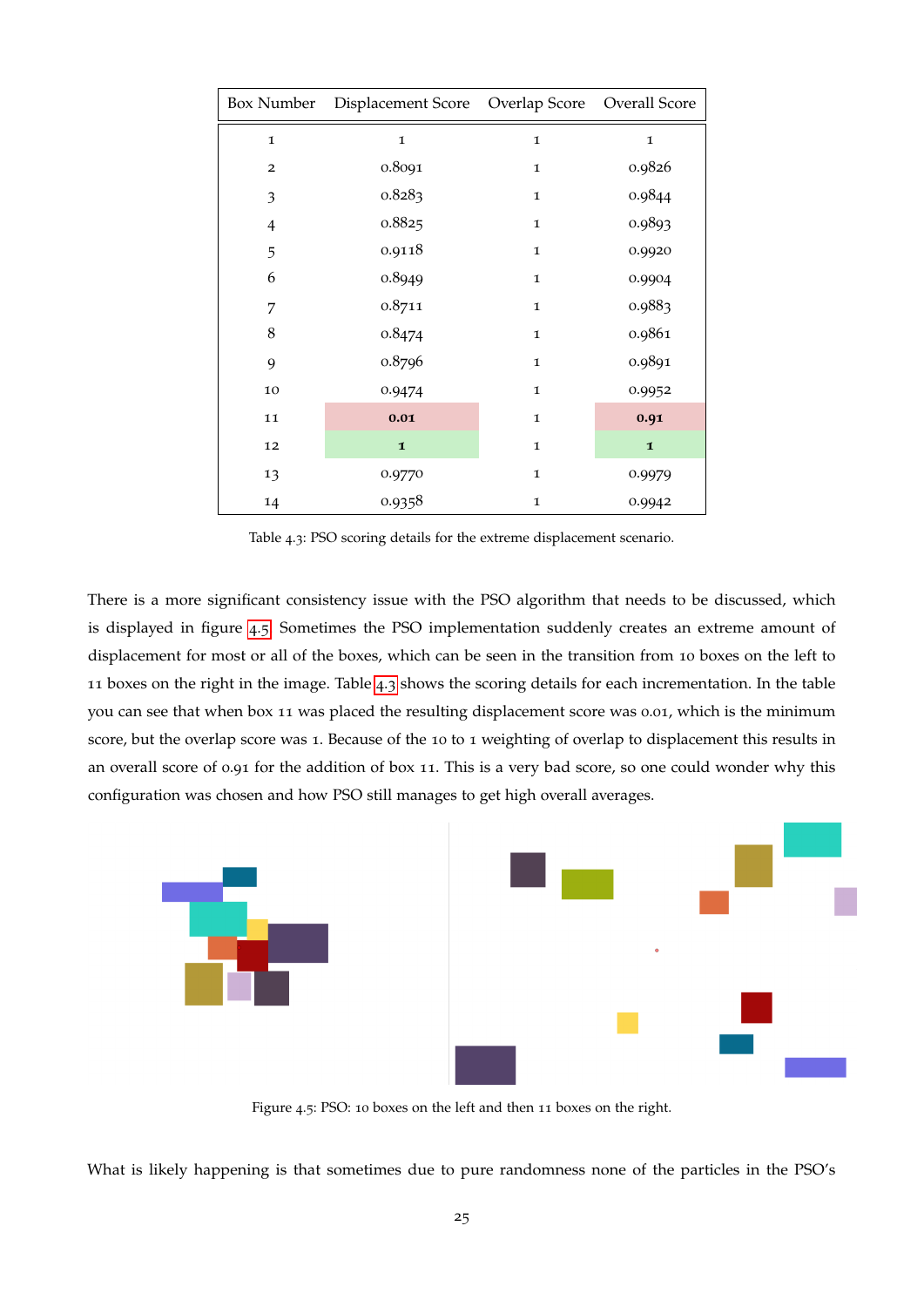population were assigned velocities that were able to properly solve the overlap problem in the center. There is a limited population and a limited number of maximum configurations. In fact, where  $(1 + 1)$  has 40,000 maximum configurations, for PSO that number is divided by its population to find the number of maximum mutations for each particle, which in this case would be only 100 mutations. For example, in the referenced image the next box would create overlap with 5 different boxes and each particle in the PSO's population only has 100 velocity-based mutations to create a solution. Since overlap is highly weighted compared to displacement the PSO seems to choose a particle in the population that still gets a 1 as its overlap score even though it obtained that by exploding all the boxes outward way too far. One could suggest increasing the number of maximum configurations per particle to solve this problem, but that would take the PSO out of line with the other algorithms and the PSO is already comparatively slow as is.

The next part is interesting, because it shows how the PSO "cheats" the scoring system to still obtain a good overall score. Table [4](#page-28-1).3 shows that right after getting a displacement score of 0.01 for box 11 it receives a perfect score of 1 when box 12 is placed. This is because displacement is always calculated only compared to the previous configuration of boxes. When box 12 was placed none of the boxes in configuration 11 had to move to make room, so it received a perfect score for both displacement and overlap. This "benefit" from the one rogue configuration with a score of 0.01 then continues as many of the boxes in the corners are "out of the game" for the remainder of the incremental box placements. Figure [4](#page-29-1).6 shows that after 38 boxes are placed those boxes that were pushed all the way into the corner during the placement of box 11 still remain in the exact same positions in the corners and make it easier for PSO to score well on overlap and displacement since they don't interact with any other boxes.

<span id="page-29-1"></span>

Figure 4.6: PSO: 38 boxes.

<span id="page-29-0"></span>In conclusion, even though the PSO algorithm scores quite well overall, one could reasonably decide not to use it because of this inconsistency issue and the fact that this issue actually helps the PSO algorithm "cheat" the scoring system to get better scores thereafter without penalty.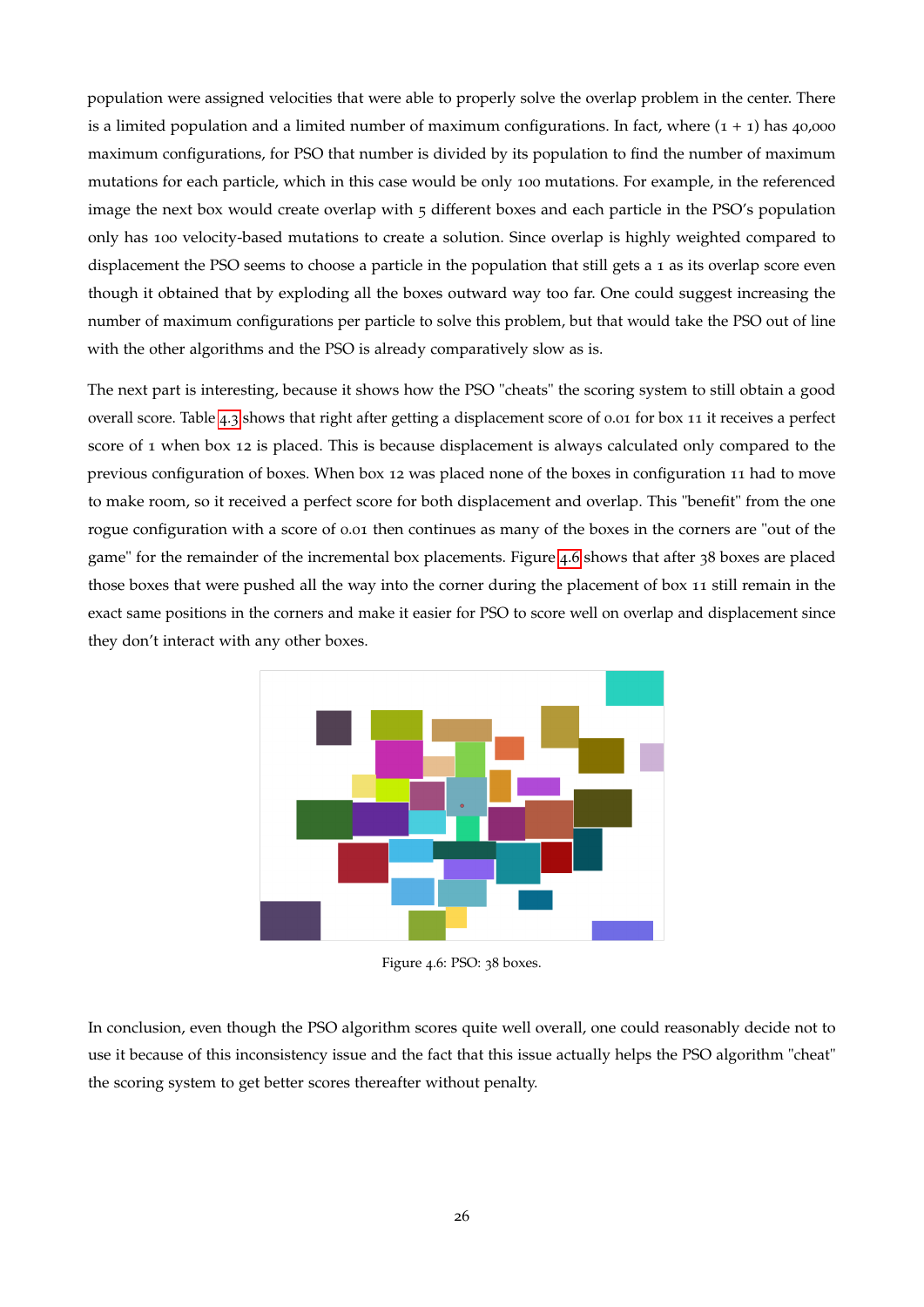#### **4.1.4 Adaptive Structure Optimization**



Figure 4.7: 31st box added with SA

The ASO algorithm runs into the same problems as the  $(1 + 1)$  algorithm. Like  $(1 + 1)$  it does not have a mechanism to create space for stacking boxes in the center of the board, and therefore it also gets stuck in similar local optimums. This is why the average score of 0.9858 is low when compared to SA, PSO and ASOP. It is, however, faster than  $(1 + 1)$  at getting to those local optimums and makes better use of its computational allowance. This is because of its targeting system, which does work well, as can be seen by the significant score and time improvements. From 0.9747 to 0.9858 in score and from 623.8 ms to 348.8 ms in time when compared to  $(1 + 1)$ . We will now evaluate the ASOP's performance to see if adding a propagation mechanism can improve the performance further.

#### <span id="page-30-0"></span>**4.1.5 Adaptive Structure Optimization with Propagation**

The ASOP algorithm is the second-best performer in both the average score (0.9906) and average time (275.3725 ms) categories. The standard deviations are also comparatively low as ASOP is providing good results consistently. Adding the propagation mechanism to ASO improved the average score by 0.0048 and closed the gap to SA's performance by 67.61%. On top of that, it made the ASO algorithm 21.05% faster. Compared to (1 + 1) the ASOP algorithm is 55.86% faster and produces significantly better results as it isn't running into the same local optimum problems. The propagation mechanism provides ASO with a way to efficiently move boxes away from the target location.

While it is difficult to visually notice the difference in average score from SA's 0.9929 to ASOP's 0.9906 in practice, the difference in average time spent is still considerable. With an average of 75.8795 ms the SA algorithm is 72.44% faster than the OSAP algorithm. A redeeming factor of the ASOP algorithm is that it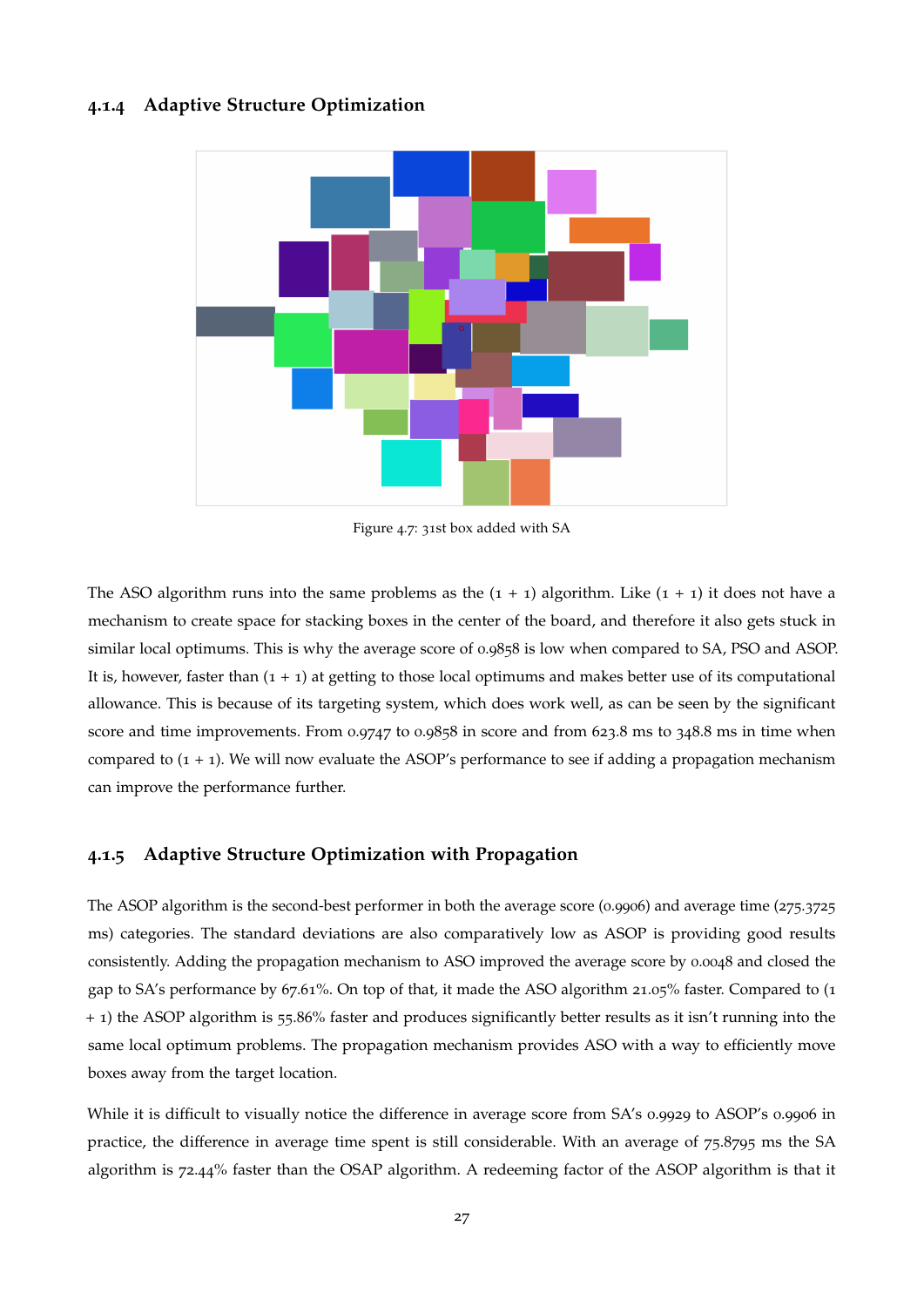doesn't suffer from the same "incidental noise" issues as SA or inconsistency issues as PSO. So it can still be an attractive option for certain applications when minimal computational time spent isn't as important.

<span id="page-31-0"></span>Figure [4](#page-31-0).8 shows how ASOP was able to place 31 boxes on the board with minimal overlap using the parameter settings that were listed in this paper.



Figure 4.8: 31st box added with SA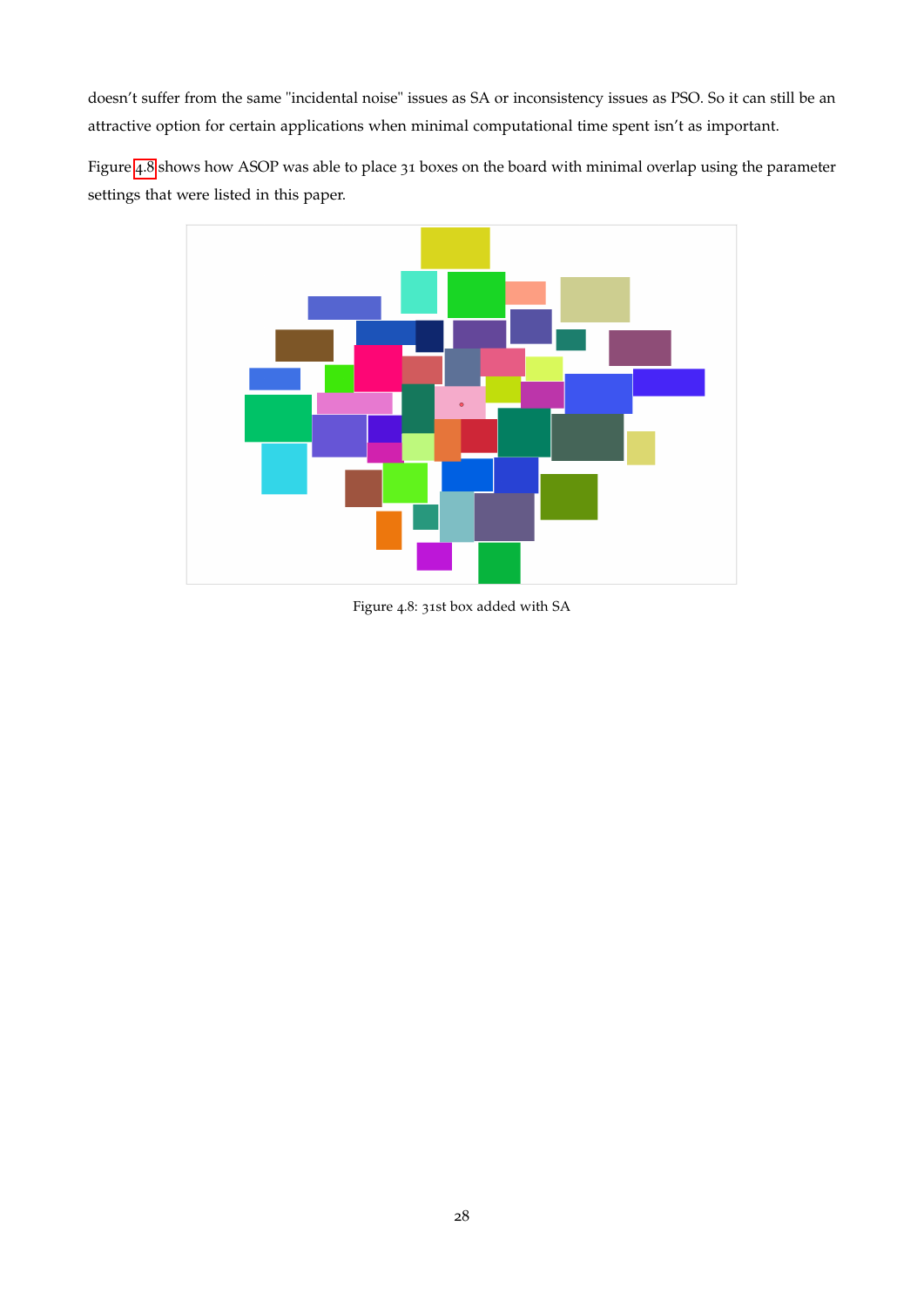# <span id="page-32-0"></span>**5 | Conclusions**

In this paper the IBP problem was defined, common metaheuristics were implemented, a tailor-made algorithm was developed and a web application for testing and visualization was designed.

Each algorithm also had its parameters tuned, through which its performances dramatically improved. The (1 + 1)-Evolutionary algorithm was initially only tested with a low *MutationStrength* settings as it was built, so when it was properly tuned, the performance increased significantly because of how it helped it escape the stacking of boxes on the target location in a single iteration. As such, tuning the algorithms also gave a lot of insight into their behavior, which in turn was instrumental for evaluating the quality of the performance metrics.

The best algorithm for the IBP problem when judging it purely by the performance metrics is undoubtably the SA algorithm by a wide margin. It is incredibly fast and effective. The only downside is the "incidental noise" phenomenon, but this did not significantly affect its average score. Which brings up a good point about the nature of our performance metrics.

The scoring systems that were designed did not account properly for some potentially unwanted effects, so the algorithms were not incentivized to avoid these issues. Especially the behavior displayed by SA and PSO was sometimes unexpected, but could be explained by the way the scores are calculated. In future research, it might be beneficial to enhance the scoring system if potential applications of the algorithms call for stricter evaluation of the algorithms' behaviors.

The custom-built ASO algorithm shows that performance is improved when the boxes that negatively impact the overall score the most are more likely to be mutated. However, compared to common metaheuristics like our implementations of SA and PSO it still couldn't compete. The addition of the propagation mechanism in ASOP again significantly improved the performance in both time and score. The fact that each feature that was added to the algorithm led to increased performance does inspire confidence that in future work additional mechanisms could be added to the ASOP algorithm, such a context-based guideline for steering mutation strength and direction in the mutation function. This could improve performance further and maybe even beat our SA implementation eventually.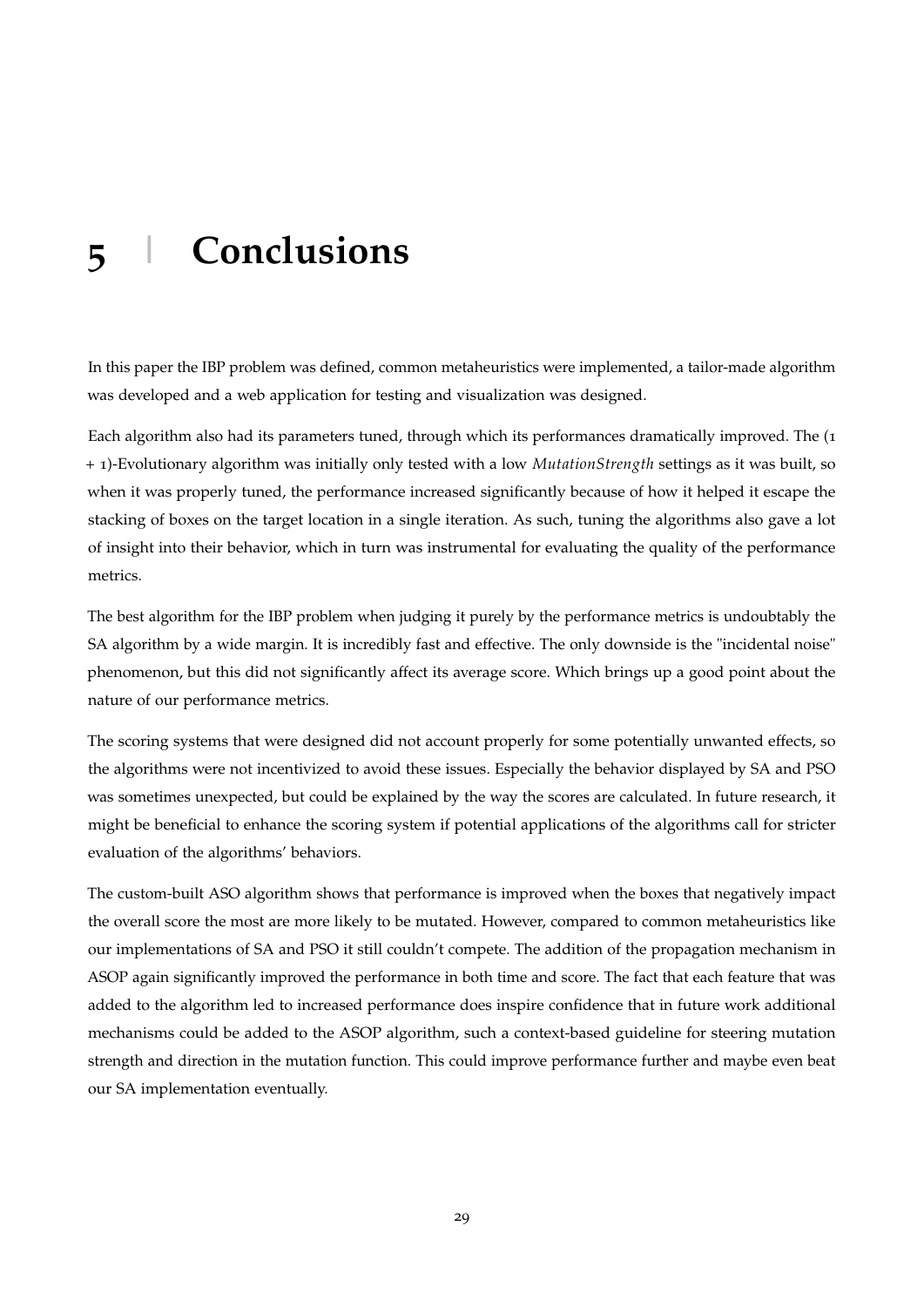# <span id="page-33-0"></span>**6 | Appendix**

# <span id="page-33-2"></span><span id="page-33-1"></span>**6.1 Box sizes**

| $\#$                    | width (px) | height (px)    |
|-------------------------|------------|----------------|
| $\mathbf 1$             | 237        | 143            |
| $\overline{\mathbf{c}}$ | 97         | 116            |
| 3                       | 156        | 174            |
| $\overline{4}$          | 144        | 142            |
| 5                       | 139        | 80             |
| 6                       | 251        | 8 <sub>1</sub> |
| 7                       | 248        | 161            |
| 8                       | 127        | 127            |
| 9                       | 120        | 96             |
| 10                      | 86         | 87             |
| 11                      | 213        | 123            |
| 12                      | 246        | 93             |
| 13                      | 200        | 110            |
| 14                      | 88         | 132            |
| 15                      | 181        | 168            |
| 16                      | 196        | 157            |
| 17                      | 152        | 123            |
| 18                      | 124        | 146            |
| 19                      | 206        | 83             |
| 20                      | 175        | 75             |
| 21                      | 99         | 96             |
| 22                      | 153        | 137            |

Table 6.1: Part 1/2 - Box sizes in pixels.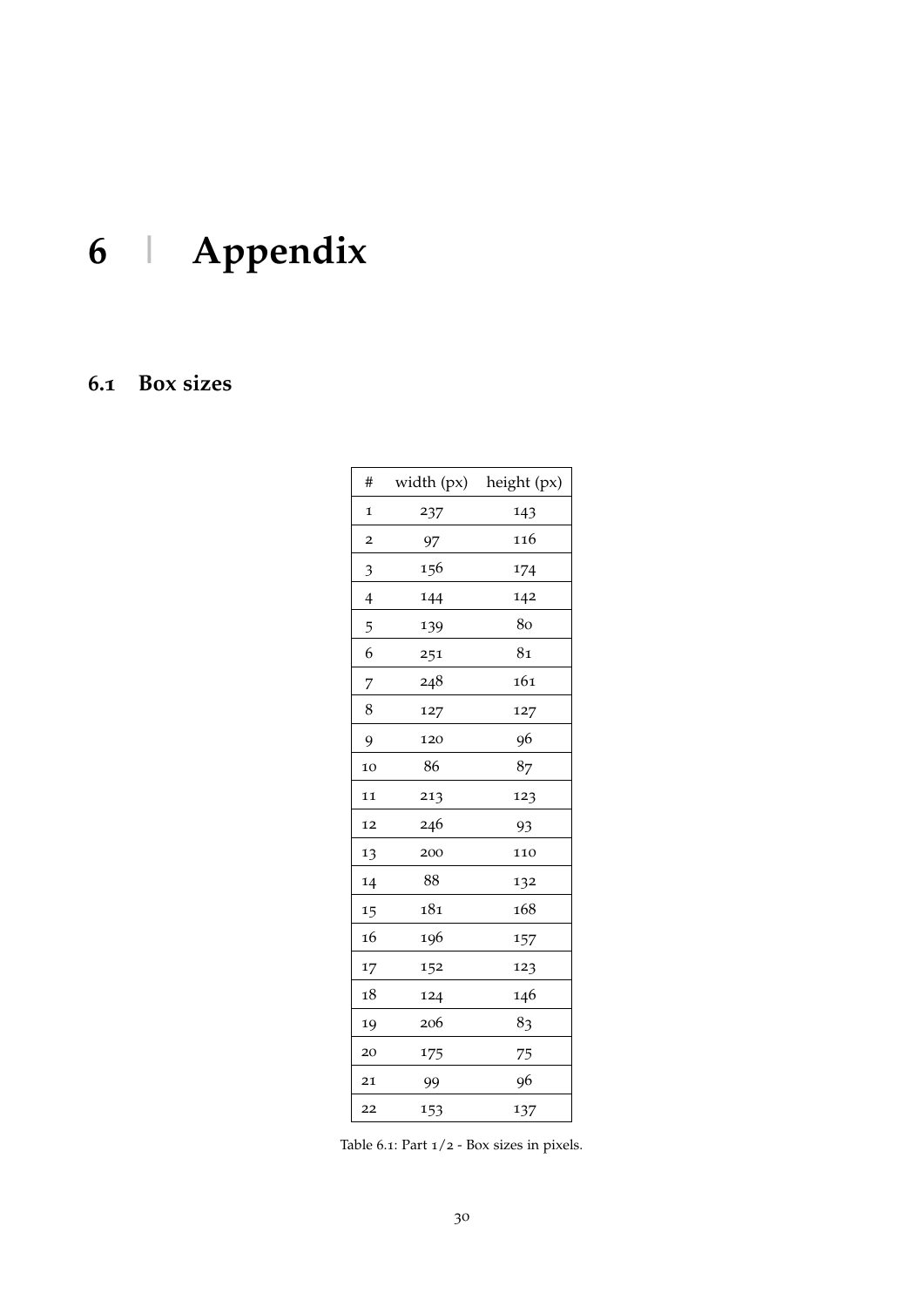| #  | width (px) | height (px) |
|----|------------|-------------|
| 23 | 198        | 158         |
| 24 | 182        | 96          |
| 25 | 238        | 156         |
| 26 | 230        | 162         |
| 27 | 206        | 164         |
| 28 | 166        | 160         |
| 29 | 187        | 145         |
| 30 | 232        | 137         |
| 31 | 118        | 174         |
| 32 | 153        | 97          |
| 33 | 138        | 96          |
| 34 | 128        | 83          |
| 35 | 143        | 118         |
| 36 | 95         | 109         |
| 37 | 176        | 112         |
| 38 | 259        | 74          |
| 39 | 127        | 70          |
| 40 | 116        | 93          |
| 41 | 127        | 115         |
| 42 | 101        | 73          |
| 43 | 121        | 90          |
| 44 | 112        | 171         |
| 45 | 123        | 131         |
| 46 | 112        | 94          |
| 47 | 149        | 92          |
| 48 | 92         | 145         |
| 49 | 176        | 113         |
| 50 | 141        | 124         |

<span id="page-34-0"></span>Table 6.2: Part 2/2 - Box sizes in pixels.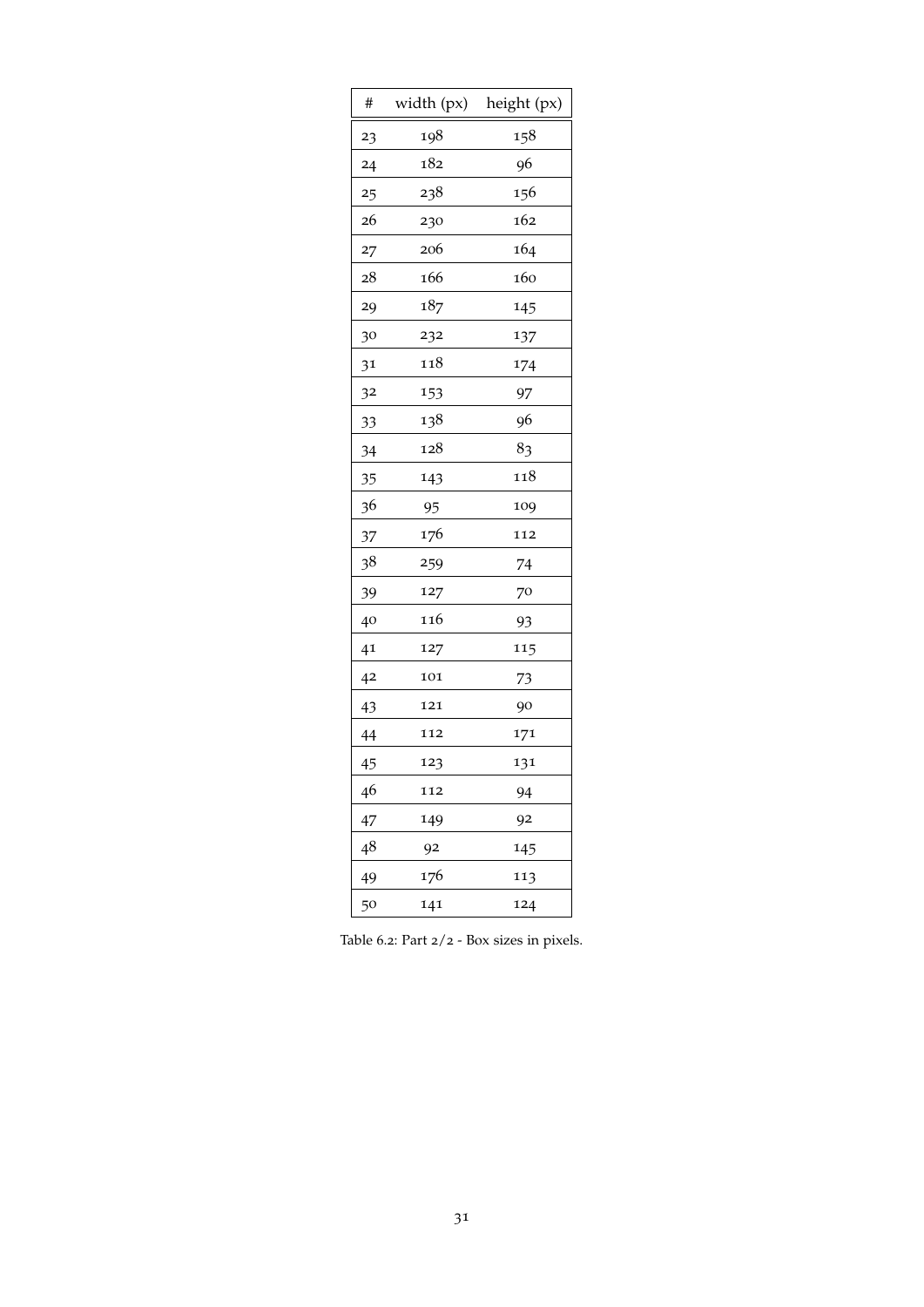# <span id="page-35-0"></span>**6.2 PSO tuning**

| Settings          | Algorithm  | AVG Score | AVG Time | <b>STDEV Score</b> | <b>STDEV</b> Time |
|-------------------|------------|-----------|----------|--------------------|-------------------|
| Pop=50, $r=1.5$   | <b>PSO</b> | 0.9259    | 374.1180 | 0.0104             | 24.7914           |
| Pop=100, $r=1.5$  | <b>PSO</b> | 0.9122    | 404.8900 | 0.0024             | 7.1792            |
| Pop=200, $r=1.5$  | <b>PSO</b> | 0.9200    | 402.0240 | 0.0015             | 2.1447            |
| Pop= $400, r=1.5$ | <b>PSO</b> | 0.9222    | 409.8765 | 0.0066             | 11.4537           |
| Pop=600, $r=1.5$  | <b>PSO</b> | 0.9488    | 363.2960 | 0.0213             | 42.0034           |
| Pop=800, $r=1.5$  | <b>PSO</b> | 0.9527    | 363.2955 | 0.0203             | 45.3755           |
| Pop=1000, r=1.5   | <b>PSO</b> | 0.9682    | 339.7120 | 0.0171             | 33.2257           |
| Pop= $50, r=2$    | <b>PSO</b> | 0.9756    | 450.2240 | 0.0047             | 57.8919           |
| Pop=100, $r=2$    | <b>PSO</b> | 0.9800    | 490.7600 | 0.0028             | 40.2912           |
| Pop=200, $r=2$    | <b>PSO</b> | 0.9848    | 438.2315 | 0.0030             | 71.4828           |
| Pop= $400, r=2$   | <b>PSO</b> | 0.9876    | 455.8860 | 0.0019             | 43.4731           |
| Pop=600, $r=2$    | <b>PSO</b> | 0.9864    | 477.8880 | 0.0017             | 12.7644           |
| Pop=800, $r=2$    | <b>PSO</b> | 0.9865    | 465.5995 | 0.0028             | 50.2823           |
| Pop=1000, $r=2$   | <b>PSO</b> | 0.9861    | 461.7365 | 0.0013             | 30.7302           |
| Pop=50, $r=3$     | <b>PSO</b> | 0.9558    | 570.2100 | 0.0087             | 109.2857          |
| Pop=100, $r=3$    | <b>PSO</b> | 0.9631    | 587.9085 | 0.0056             | 60.4825           |
| Pop=200, $r=3$    | <b>PSO</b> | 0.9557    | 723.8565 | 0.0039             | 58.3310           |
| Pop= $400, r=3$   | <b>PSO</b> | 0.9668    | 660.0765 | 0.0079             | 65.7644           |
| Pop=600, $r=3$    | <b>PSO</b> | 0.9596    | 744.8215 | 0.0077             | 92.1406           |
| Pop=800, $r=3$    | <b>PSO</b> | 0.9658    | 715.6025 | 0.0101             | 102.3794          |
| Pop=1000, $r=3$   | <b>PSO</b> | 0.9695    | 694.0035 | 0.0037             | 24.0244           |
| Pop=50, $r=4$     | <b>PSO</b> | 0.9212    | 655.3785 | 0.0062             | 23.1158           |
| Pop=100, $r=4$    | <b>PSO</b> | 0.9344    | 670.7375 | 0.0041             | 11.3436           |
| Pop=200, $r=4$    | <b>PSO</b> | 0.9421    | 688.6540 | 0.0062             | 29.7865           |
| Pop= $400, r=4$   | <b>PSO</b> | 0.9464    | 720.7975 | 0.0018             | 33.5237           |
| Pop=600, $r=4$    | <b>PSO</b> | 0.9510    | 703.5680 | 0.0039             | 14.7853           |
| Pop=800, $r=4$    | PSO        | 0.9449    | 740.6355 | 0.0032             | 14.2323           |
| Pop=1000, $r=4$   | PSO        | 0.9496    | 727.6440 | 0.0057             | 23.8037           |

Table 6.3: PSO parameter tuning results - Pop, r.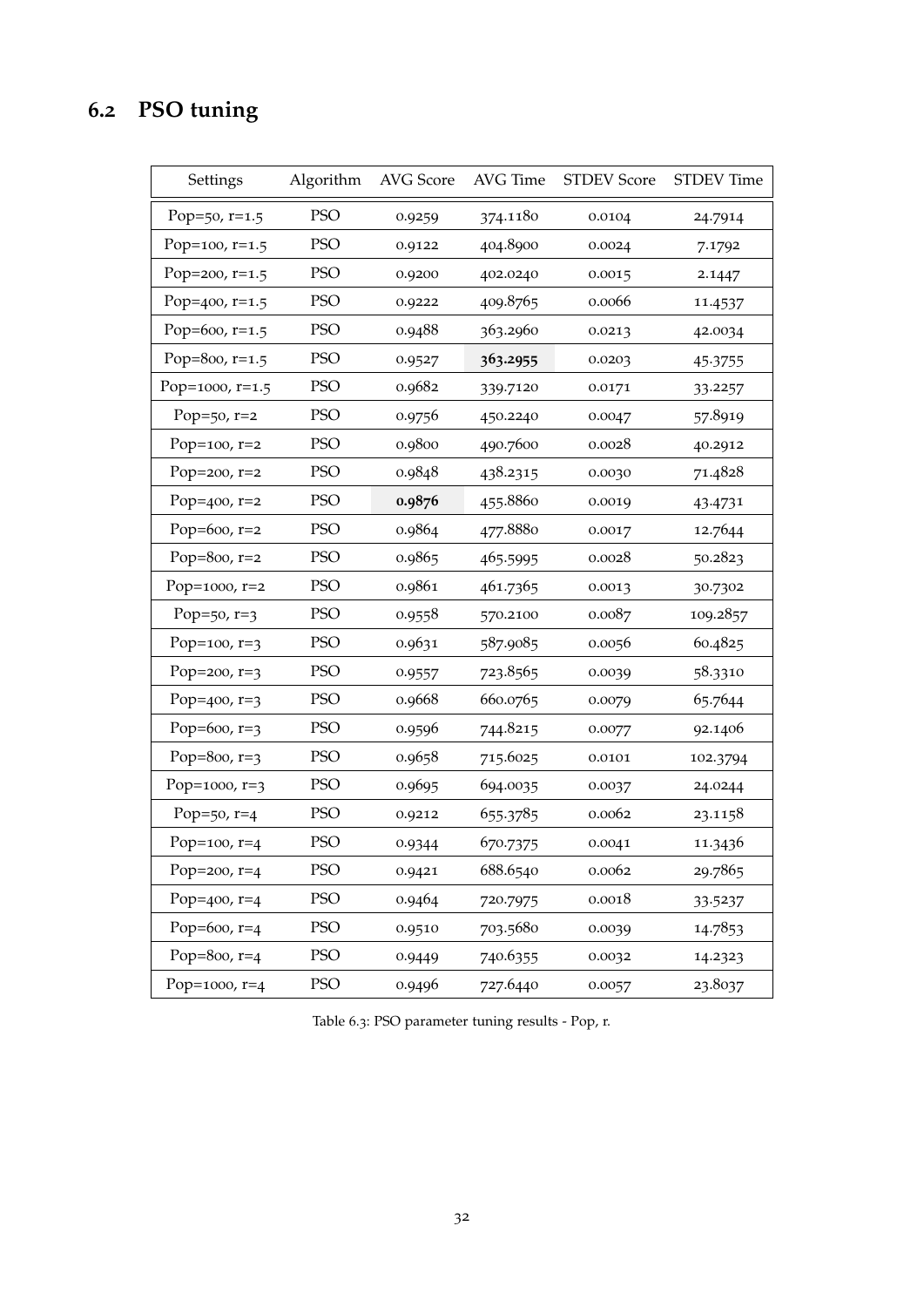<span id="page-36-1"></span>

| Settings | Algorithm  | AVG Score | AVG Time | <b>STDEV Score</b> | <b>STDEV</b> Time |
|----------|------------|-----------|----------|--------------------|-------------------|
| $V = 2$  | <b>PSO</b> | 0.9851    | 475.5360 | 0.0014             | 51.7717           |
| $v = 4$  | <b>PSO</b> | 0.9854    | 471.8390 | 0.0020             | 41.3134           |
| $v=8$    | <b>PSO</b> | 0.9850    | 479.4810 | 0.0028             | 53.7598           |
| $V = 12$ | <b>PSO</b> | 0.9851    | 489.8440 | 0.0018             | 43.0161           |
| $v = 16$ | <b>PSO</b> | 0.9867    | 437.1235 | 0.0012             | 30.2762           |
| $V = 20$ | <b>PSO</b> | 0.9847    | 492.8725 | 0.0028             | 63.2469           |
| $V = 24$ | <b>PSO</b> | 0.9838    | 508.1420 | 0.0028             | 56.9650           |
| $v = 28$ | <b>PSO</b> | 0.9846    | 489.0735 | 0.0024             | 41.9456           |
| $V=32$   | <b>PSO</b> | 0.9847    | 522.2940 | 0.0019             | 21.6718           |

Table 6.4: PSO parameter tuning results - Initial velocity

<span id="page-36-2"></span>

| Settings                             | Algorithm  | AVG Score | AVG Time | <b>STDEV Score</b> | STDEV Time |
|--------------------------------------|------------|-----------|----------|--------------------|------------|
| $r1=2, r2=2, r3=2$                   | <b>PSO</b> | 0.9872    | 431.3730 | 0.0022             | 47.7166    |
| $r1=1.75$ , $r2=2$ , $r3=2.25$       | PSO        | 0.9891    | 450.2295 | 0.0012             | 39.9887    |
| $r1=2$ , $r2=1.75$ , $r3=2.25$       | PSO        | 0.9862    | 457.2400 | 0.0029             | 65.5590    |
| $r1=2, r2=2.25, r3=1.75$             | <b>PSO</b> | 0.9888    | 386.8060 | 0.0015             | 41.7530    |
| $r1 = 2.25$ , $r2 = 2$ , $r3 = 1.75$ | <b>PSO</b> | 0.9851    | 413.8900 | 0.0028             | 50.4158    |
| $r1=2.25$ , $r2=1.75$ , $r3=2$       | <b>PSO</b> | 0.9825    | 473.2810 | 0.0032             | 59.3896    |
| $r1=1.75$ , $r2=2.25$ , $r3=2$       | PSO        | 0.9889    | 433.5640 | 0.0010             | 42.0128    |

Table 6.5: PSO parameter tuning results - r1, r2, r3

# <span id="page-36-0"></span>**6.3 Source Code Fragments**

```
1 function pickRandomBoxBasedOnScores (boxes , totalScoreSum , highestScore ) {
2 var totalScoreWithBonusses = totalScoreSum + highestScore ;
3 var bonusScore = highestScore / boxes . length ;
4
5 var randomNumber = this . randomNumberBetween (0 , totalScoreWithBonusses );
6
7 var box, currentTotal = 0;
8
9 for (var a = 0; a < boxes.length; a++) {
10 \text{box} = \text{boxes} [a];11
12 currentTotal += box . grade + bonusScore ;
13
14 if ( randomNumber <= currentTotal ) {
15 return a;
16 }
```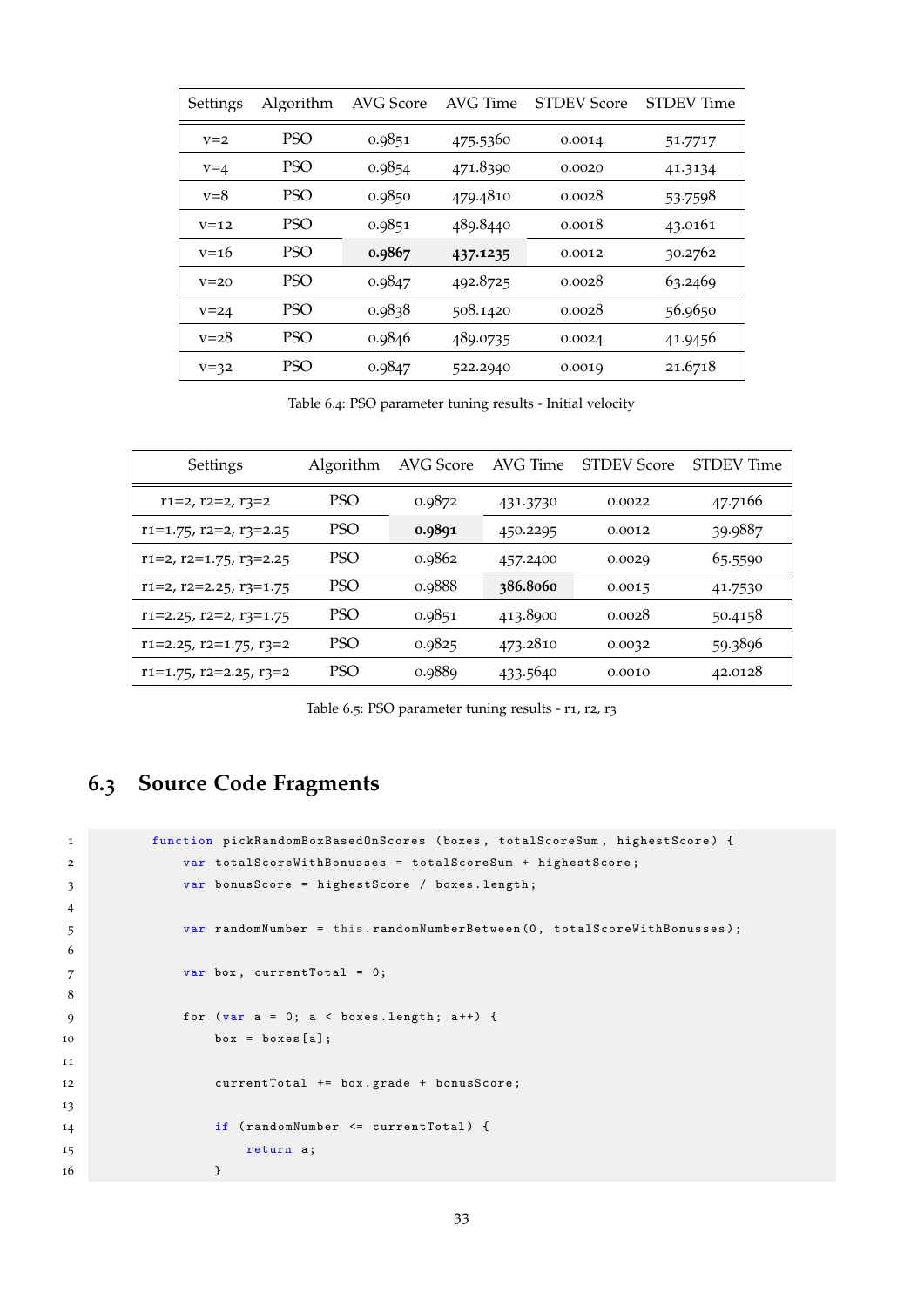17 }

18 }

```
Listing 6.1: Pick random box based on scores
```

```
1 function calculateOverlapScore (boxes, maxOverlap) {
2 var totalOverlap = 0 , totalForBox , box1 , box2 ;
3
4 for (var a = 0; a < box.length; a++) {
5 box1 = \text{boxes} [a];6 totalForBox = 0;
7
8 for \{var b = a + 1; b < b oxes. length; b++) {
9 box2 = boxes [b];
10
11 if \frac{1}{1} if \frac{1}{2} = box1.x2 >= box2.x1 && box1.x1 <= box2.x2 && box1.y2 >= box2.y1 && box1
                     .y1 \le box2.y2) {
12 xOverlap = Math .max (0 , Math .min ( box1 .x2 , box2 .x2) - Math . max ( box1 .x1 ,
                        box2.x1) ;
13 yourlap = Math.max (0, Math.min (box1.y2, box2.y2) - Math.max (box1.y1,
                        box2 .y1));
14 totalForBox += x0verlap * y0verlap;
15 }
16 }
17
18 total0verlap += totalForBox;
19 }
20
21 return 1 - ( totalOverlap / maxOverlap );
22 }
```
#### Listing 6.2: Overlap score calculation

```
1 function calculateDisplacementScore ( currentBoxes , newBoxes , maxDisplacement ) {
2 var totalDisplacement = 0;
3
4 for (var i = 0; i < currentBoxes.length; i++) {
5 var currentBox = currentBoxes [i] ,
6 newBox = newBoxes [i],
7 displX = currentBox .x1 - newBox .x1 ,
8 displY = currentBox.y1 - newBox.y1;
9 totalDisplacement += Math.sqrt(displX * displX + displY * displY);
10 }
11
12 return 1 - (totalDisplacement / (maxDisplacement));
13    }
```
<span id="page-37-0"></span>Listing 6.3: Displacement score calculation